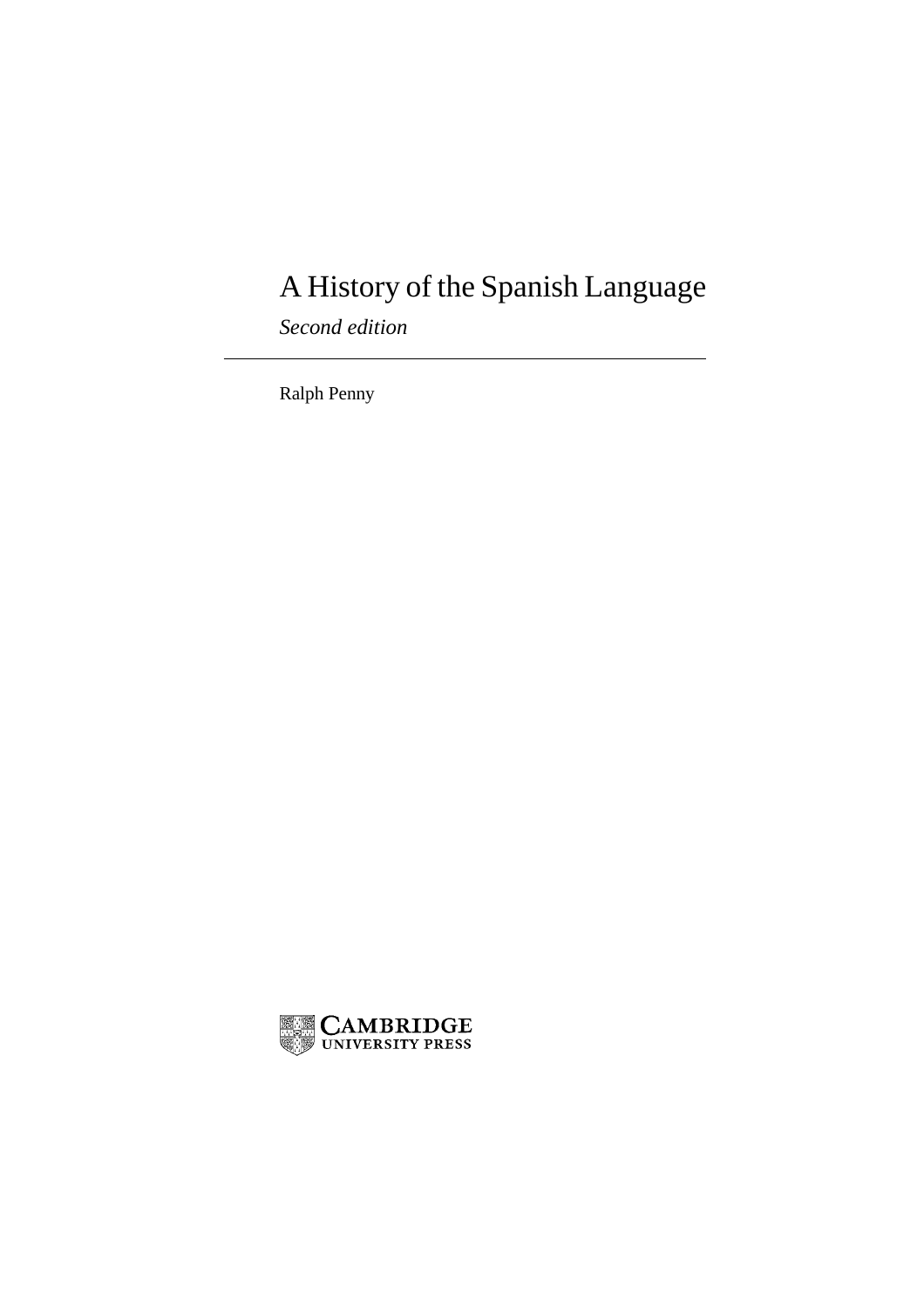published by the press syndicate of the university of cambridge The Pitt Building, Trumpington Street, Cambridge, United Kingdom

cambridge university press The Edinburgh Building, Cambridge CB2 2RU, UK 40 West 20th Street, New York, NY 10011-4211, USA 477 Williamstown Road, Port Melbourne, VIC 3207, Australia Ruiz de Alarcón 13, 28014 Madrid, Spain Dock House, The Waterfront, Cape Town 8001, South Africa

http://www.cambridge.org

<sup>C</sup> Cambridge University Press 1991, 2002

This book is in copyright. Subject to statutory exception and to the provisions of relevant collective licensing agreements, no reproduction of any part may take place without the written permission of Cambridge University Press.

First published 1991 7th printing 2000 Second edition 2002

Printed in the United Kingdom at the University Press, Cambridge

*Typeface* Times 10/12 pt *System* LAT<sub>E</sub>X 2<sub>ε</sub> [TB]

*Acatalogue record for this book is available from the British Library*

*Library of Congress Cataloguing in Publication data*

Penny, Ralph J. (Ralph John), 1940– A history of the Spanish language / Ralph Penny. – 2nd edn p. cm. Includes bibliographical references and index. ISBN 0 521 80587 2 (hardback) ISBN 0 521 01184 1 (paperback) 1. Spanish language – Grammar, Historical. I. Title.

PC4101 .P46 2002  $460.9 - dc21$  2002025671

ISBN 0 521 80587 2 hardback ISBN 0 521 01184 1 paperback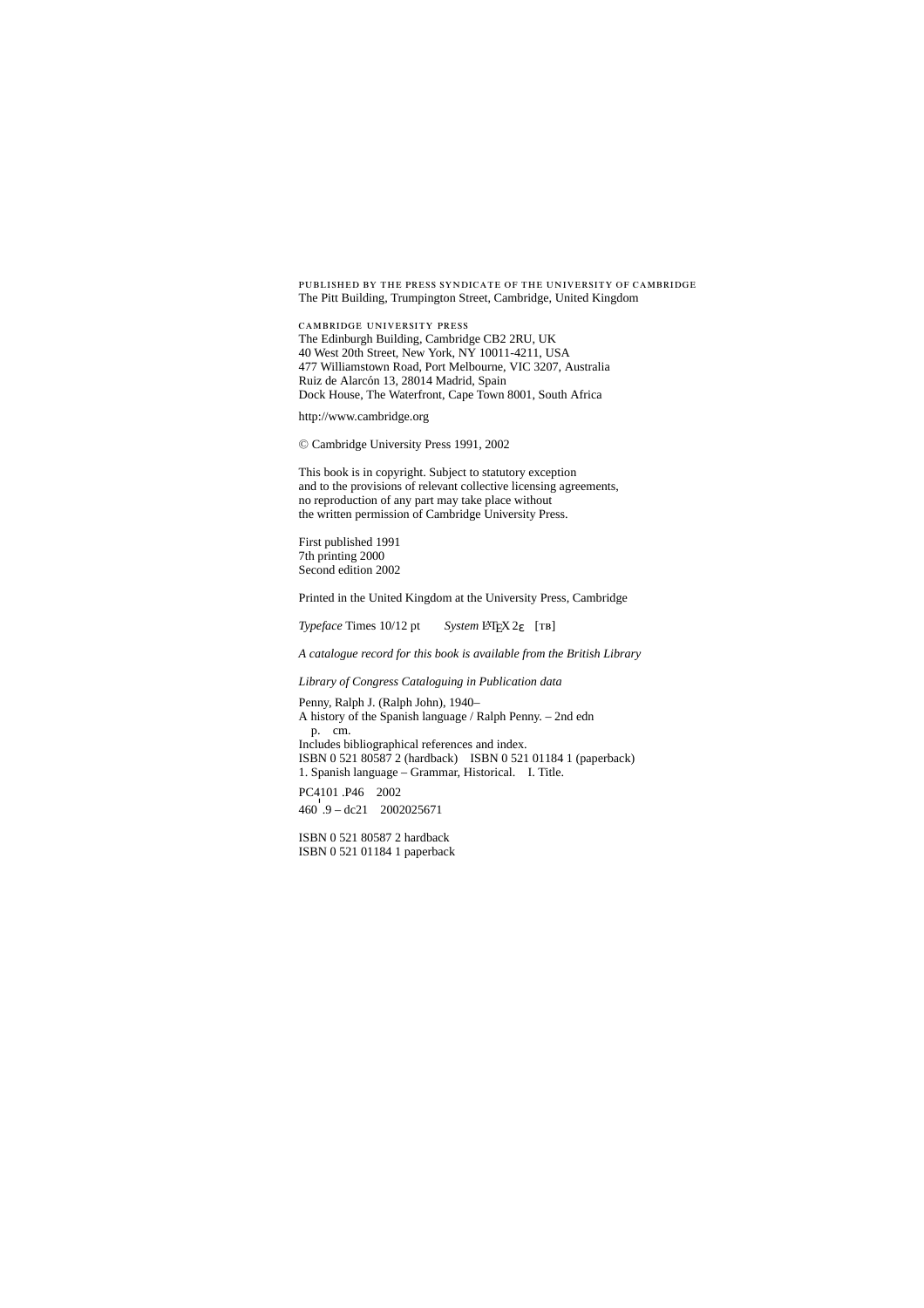# Content

| List of maps   |                                                | page xi        |  |
|----------------|------------------------------------------------|----------------|--|
| List of tables |                                                | Xii            |  |
|                | Preface to the first edition                   | XV.            |  |
|                | Preface to the second edition                  | XVI.           |  |
|                | List of abbreviations and symbols              |                |  |
| 1              | Introduction                                   | 1              |  |
|                | Time-line                                      | $\mathbf{1}$   |  |
| 1.1            | Indo-European, Latin and Romance               | $\overline{c}$ |  |
| 1.2            | The Latin of Spain                             | 8              |  |
|                | 1.2.1 Archaism                                 | 10             |  |
|                | 1.2.2 Conservatism                             | 11             |  |
|                | 1.2.3 Dialectalism                             | 12             |  |
|                | 1.2.4 Innovation                               | 13             |  |
| 1.3            | <b>Conquest and Reconquest</b>                 | 14             |  |
|                | 1.3.1 The Visigoths                            | 14             |  |
|                | 1.3.2 Moors and Christians                     | 16             |  |
| 1.4            | Standard Spanish                               | 20             |  |
| 1.5            | Spanish overseas                               | 22             |  |
|                | 1.5.1 The Canaries                             | 22             |  |
|                | 1.5.2 America                                  | 22             |  |
|                | 1.5.3 The Mediterranean and the Balkans        | 26             |  |
|                | 1.5.4 The Philippines                          | 29             |  |
| 1.6            | 'Castilian' and 'Spanish'                      | 30             |  |
| 1.7            | Spanish in the present day                     | 31             |  |
| $\overline{2}$ | Phonology                                      | 34             |  |
| 2.1            | Phonological change                            | 34             |  |
|                | Conditioned change<br>2.1.1                    | 34             |  |
|                | 2.1.1.1 Assimilation                           | 34             |  |
|                | 2.1.1.2 Dissimilation                          | 35             |  |
|                | 2.1.1.3 Epenthesis                             | 36             |  |
|                | 2.1.1.4 Metathesis                             | 36             |  |
|                | 2.1.2 Isolative change                         | 36             |  |
|                | 2.1.3<br>Changes affecting the phonemic system | 36             |  |
|                | 2.1.3.1<br>Split                               | 37             |  |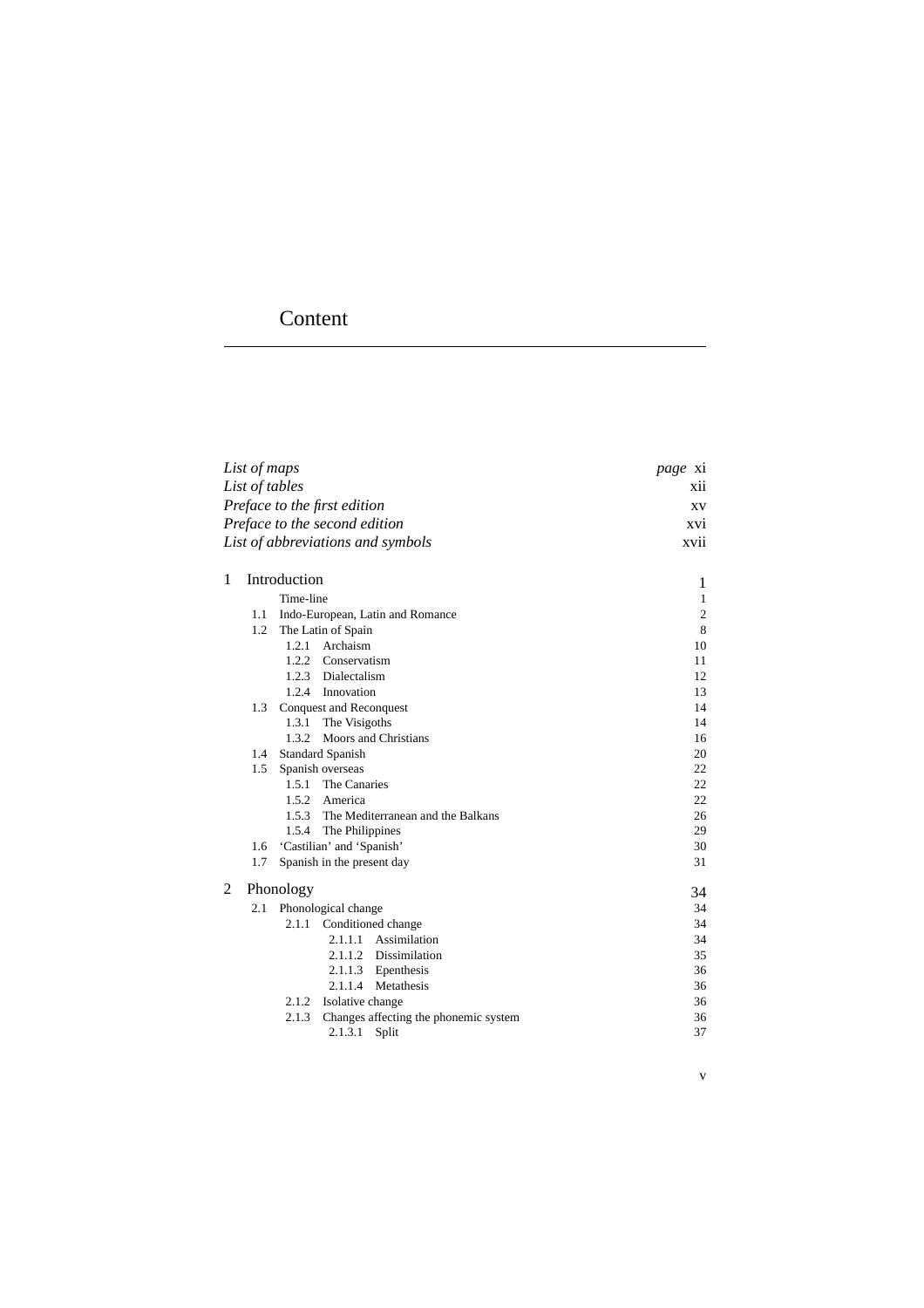|     |              | 2.1.3.2 Merger                                           | 37 |
|-----|--------------|----------------------------------------------------------|----|
|     | 2.1.4        | Change of incidence of phonemes                          | 38 |
| 2.2 | Transmission |                                                          | 39 |
|     | 2.2.1        | Popular words                                            | 39 |
|     |              | 2.2.2 Learned words                                      | 39 |
|     | 2.2.3        | Semi-learned words                                       | 39 |
|     |              | 2.2.4 Doublets                                           | 40 |
| 2.3 |              | Suprasegmental features                                  | 41 |
|     | 2.3.1        | Position of the accent                                   | 41 |
|     | 2.3.2        | Nature of the accent                                     | 42 |
|     | 2.3.3        | The syllable                                             | 43 |
| 2.4 |              | Development of the vowel system                          | 44 |
|     | 2.4.1        | The Latin vowel system                                   | 44 |
|     | 2.4.2        | Tonic vowels                                             | 46 |
|     |              | 2.4.2.1<br>Metaphony                                     | 47 |
|     |              | 2.4.2.2 Diphthongization                                 | 51 |
|     |              | 2.4.2.3 The Latin diphthongs                             | 53 |
|     |              | 2.4.2.4 New diphthongs                                   | 53 |
|     |              | 2.4.2.5 Medieval developments                            | 54 |
|     |              | 2.4.2.6 Summary of tonic vowel development               | 54 |
|     | 2.4.3        | Atonic vowel development                                 | 55 |
|     |              | 2.4.3.1 Initial vowels                                   | 56 |
|     |              | 2.4.3.2 Final vowels                                     | 57 |
|     |              | 2.4.3.3 Intertonic vowels                                | 59 |
|     |              | 2.4.3.4 Hiatus                                           | 60 |
|     |              |                                                          |    |
| 2.5 |              | Development of the consonant system                      | 61 |
|     | 2.5.1        | The Latin consonant system                               | 61 |
|     | 2.5.2        | Developments from Latin to Old Spanish: (1) The creation |    |
|     |              | of the palatal order                                     | 61 |
|     |              | 2.5.2.1 Consonantization of $\lambda$                    | 62 |
|     |              | 2.5.2.2 Palatal developments of consonant $+$ [j]        | 62 |
|     |              | 2.5.2.3 Palatalization of syllable-initial velars        | 65 |
|     |              | 2.5.2.4 Palatalization of syllable-final velars          | 69 |
|     |              | 2.5.2.5 Palatalization of -LL- and -NN-                  | 71 |
|     |              | 2.5.2.6 Palatalization of PL-, CL-, FL-                  | 71 |
|     |              | 2.5.2.7<br>Summary of palatal developments from Latin to |    |
|     |              | Old Spanish                                              | 72 |
|     | 2.5.3        | Developments from Latin to Old Spanish: (2) The creation |    |
|     |              | of the voiced fricative series                           | 72 |
|     |              | 2.5.3.1<br>The appearance of $/\check{j}/$ and $/\beta/$ | 72 |
|     |              | 2.5.3.2<br>Lenition                                      | 74 |
|     |              | 2.5.3.2.1<br>Labial plosives                             | 76 |
|     |              | 2.5.3.2.2 Labial fricatives                              | 77 |
|     |              | 2.5.3.2.3<br>Labial nasal                                | 77 |
|     |              | 2.5.3.2.4 Dental plosives                                | 77 |
|     |              | 2.5.3.2.5 Dento-alveolar fricative                       | 78 |
|     |              | 2.5.3.2.6 Dento-alveolar affricate                       | 79 |
|     |              | 2.5.3.2.7 Palatal fricative                              | 80 |
|     |              | 2.5.3.2.8<br>Velar plosives                              | 80 |
|     |              | 2.5.3.2.9<br>$/n/$ , $/l/$ and $/r/$                     | 81 |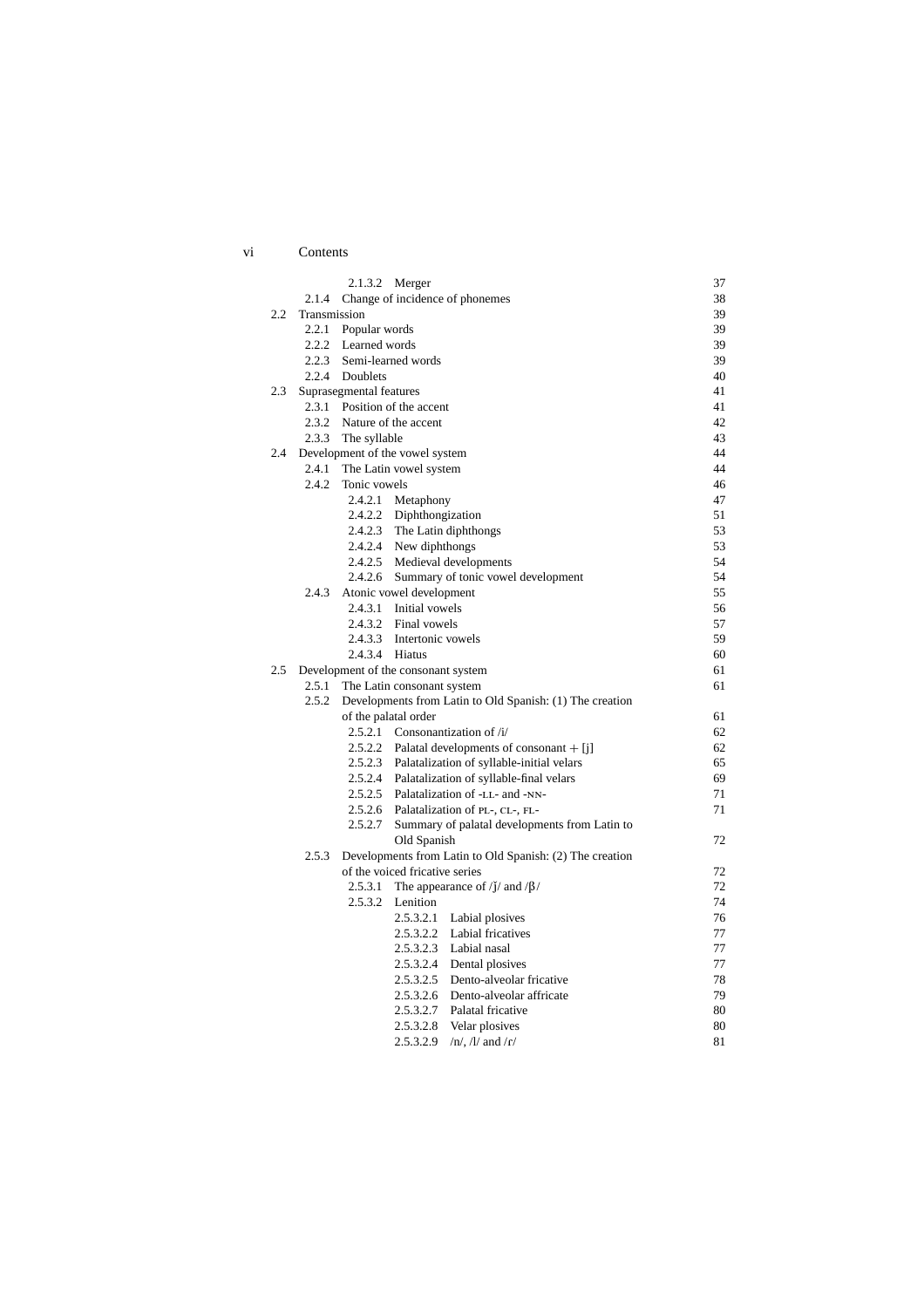# Contents vii

|   |     |               | 2.5.3.3 Further effects of lenition: consonant $+$ R or L<br>2.5.3.4 Lenition of consonants in contact with a glide | 82<br>84 |
|---|-----|---------------|---------------------------------------------------------------------------------------------------------------------|----------|
|   |     |               | 2.5.3.5 The Old Spanish voiced fricative series                                                                     | 84       |
|   |     | 2.5.4         | Final consonants                                                                                                    | 84       |
|   |     |               | 2.5.5 Secondary consonant groups                                                                                    | 86       |
|   |     |               | 2.5.6 The development of Latin F                                                                                    | 90       |
|   |     |               | 2.5.7 Other initial consonants                                                                                      | 94       |
|   |     |               | 2.5.8 The Old Spanish consonant system                                                                              | 96       |
|   | 2.6 |               | Phonological change since the Middle Ages                                                                           | 96       |
|   |     | 2.6.1         | The merger of OSp. /b/ and / $\beta$ /                                                                              | 96       |
|   |     |               | 2.6.2 The Old Spanish sibilants                                                                                     | 98       |
|   |     |               | 2.6.3 The sibilants in Andalusian and American Spanish                                                              | 101      |
|   |     |               | 2.6.4 The phonologization of $/f$ and $/h/$                                                                         | 103      |
|   |     | 2.6.5         | Learned consonant groups                                                                                            | 104      |
|   |     |               | 2.6.6 Yeísmo                                                                                                        | 106      |
|   |     |               | 2.6.7 Weakening of syllable-final /s/ and / $\theta$ /                                                              | 106      |
|   | 2.7 |               | Chronology of phonological change                                                                                   | 108      |
| 3 |     | Morpho-syntax |                                                                                                                     | 111      |
|   | 3.1 |               | General concepts                                                                                                    | 111      |
|   |     | 3.1.1         | Morphological change                                                                                                | 112      |
|   | 3.2 | The noun      |                                                                                                                     | 114      |
|   |     | 3.2.1         | Case and number                                                                                                     | 114      |
|   |     | 3.2.2         | Gender                                                                                                              | 119      |
|   |     |               | 3.2.2.1<br>Neuter nouns                                                                                             | 119      |
|   |     |               | 3.2.2.2 Gender-marking of the noun                                                                                  | 123      |
|   |     |               | 3.2.2.2.1<br>Masculine and feminine nouns in -us                                                                    |          |
|   |     |               | and $-A$                                                                                                            | 123      |
|   |     |               | 3.2.2.2.2<br>Masculine and feminine nouns in /e/                                                                    |          |
|   |     |               | or a consonant                                                                                                      | 124      |
|   |     |               | 3.2.3 Noun classes                                                                                                  | 126      |
|   | 3.3 | The adjective |                                                                                                                     | 127      |
|   |     | 3.3.1         | Adjective endings                                                                                                   | 128      |
|   |     | 3.3.2         | Comparison of adjectives                                                                                            | 129      |
|   | 3.4 | The adverb    |                                                                                                                     | 131      |
|   | 3.5 | The pronoun   |                                                                                                                     | 132      |
|   |     | 3.5.1         | Personal pronouns                                                                                                   | 133      |
|   |     |               | 3.5.1.1 Forms of address                                                                                            | 137      |
|   |     |               | 3.5.2 The possessive                                                                                                | 139      |
|   |     | 3.5.3         | Demonstratives and articles                                                                                         | 143      |
|   |     |               | The demonstratives<br>3.5.3.1                                                                                       | 143      |
|   |     |               | 3.5.3.2 The articles                                                                                                | 145      |
|   |     |               | 3.5.4 Relatives and interrogatives                                                                                  | 146      |
|   |     |               | 3.5.5 Indefinites                                                                                                   | 147      |
|   | 3.6 | The numeral   |                                                                                                                     | 148      |
|   |     | 3.6.1         | Cardinal numerals                                                                                                   | 148      |
|   |     |               | 3.6.2 Ordinal numerals                                                                                              | 151      |
|   |     | 3.6.3         | Multiples and fractions                                                                                             | 151      |
|   | 3.7 | The verb      |                                                                                                                     | 152      |
|   |     | 3.7.1         | General developmental features                                                                                      | 152      |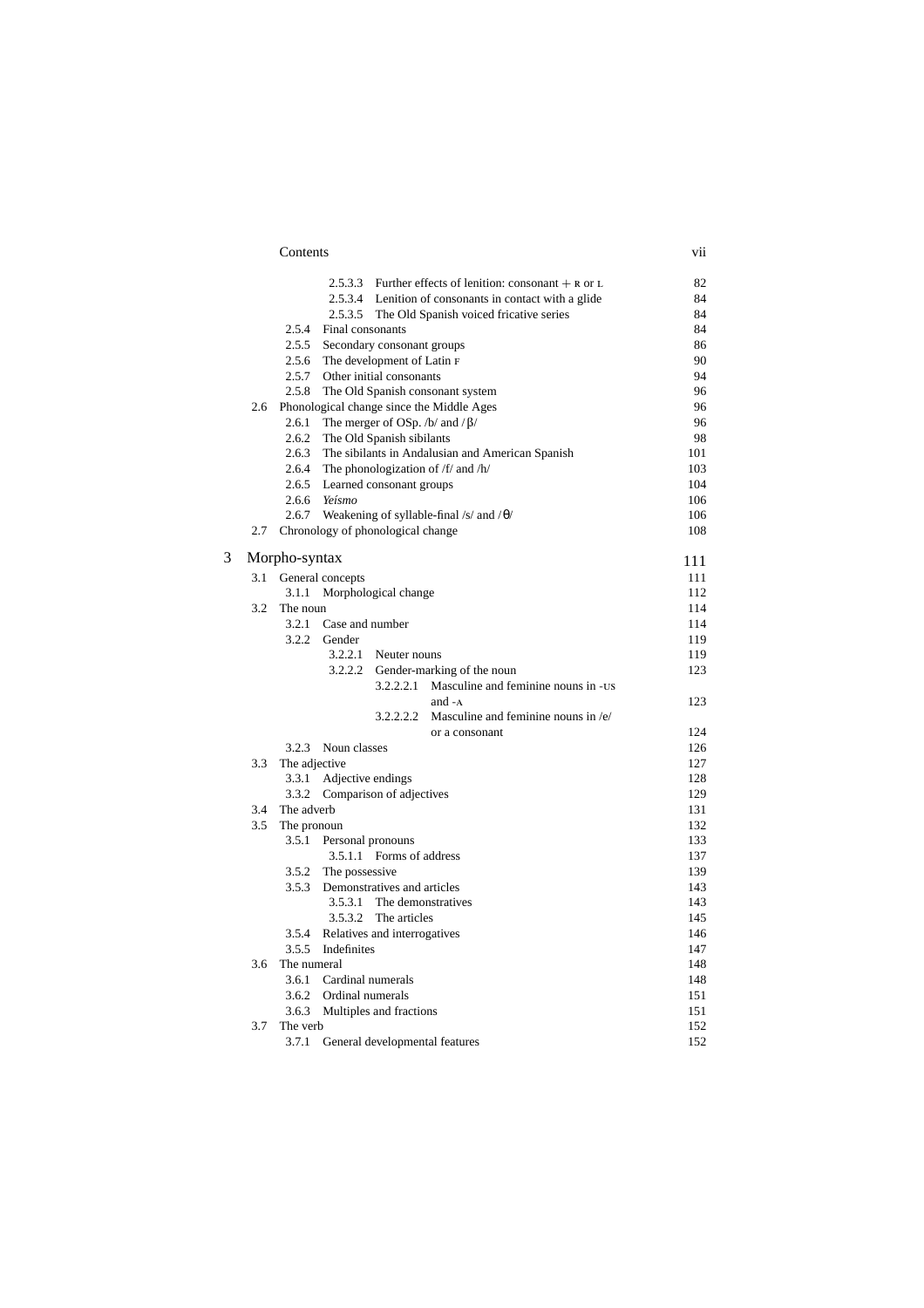|       | 3.7.1.1        |                    | Analytic and synthetic developments                    | 152 |
|-------|----------------|--------------------|--------------------------------------------------------|-----|
|       | 3.7.1.2        |                    | Phonological and analogical change                     | 153 |
|       | 3.7.1.3        | The verbal accent  |                                                        | 153 |
|       |                | 3.7.1.3.1          | The third conjugation                                  | 154 |
|       |                | 3.7.1.3.2          | The fourth conjugation                                 | 154 |
|       |                | 3.7.1.3.3          | First- and second-person-plural forms                  | 155 |
|       |                | 3.7.1.3.4          | Learned verbs                                          | 155 |
|       | 3.7.1.4        | Apocope of $-e$    |                                                        | 156 |
|       | 3.7.1.5        | Root vowels        |                                                        | 157 |
| 3.7.2 | Voice          |                    |                                                        | 159 |
| 3.7.3 |                | Person and number  |                                                        | 160 |
|       | 3.7.3.1        |                    | Paroxytonic forms of the second person plural          | 161 |
|       | 3.7.3.2        |                    | Proparoxytonic forms of the second person plural       | 162 |
|       | 3.7.3.3        |                    | Oxytonic forms of the second person plural             | 163 |
| 3.7.4 | Aspect         |                    |                                                        | 163 |
|       | 3.7.4.1        |                    | Changes in the aspectual system of spoken Latin        | 165 |
|       | 3.7.4.2        |                    | The Old Spanish verbal system                          | 167 |
|       | 3.7.4.3        |                    | The modern Spanish verbal system                       | 168 |
|       | 3.7.4.4        | Progressive aspect |                                                        | 169 |
| 3.7.5 | Tense          |                    |                                                        | 170 |
| 3.7.6 | Mood           |                    |                                                        | 170 |
| 3.7.7 | Verb classes   |                    |                                                        | 171 |
|       | 3.7.7.1        |                    | Reduction from four classes to three                   | 171 |
|       | 3.7.7.2        |                    | Changes of verb class                                  | 172 |
| 3.7.8 | Verb paradigms |                    |                                                        | 174 |
|       | 3.7.8.1        |                    | Present indicative and subjunctive                     | 174 |
|       |                | 3.7.8.1.1          | The palatal glide [j]                                  | 174 |
|       |                | $\mathbf{1}$       | Verbs in $\frac{di}{dy}$ , $\frac{gi}{\text{and }/bj}$ | 174 |
|       |                | $\overline{2}$     | Verbs in /pj/                                          | 175 |
|       |                | 3                  | Verbs in /nj/                                          | 175 |
|       |                | 3.7.8.1.2          | The present-tense endings                              | 176 |
|       |                | 3.7.8.1.3          | Consonantal alternation                                | 176 |
|       |                | $\mathbf{1}$       | Verbs in vowel $+$ /k/                                 | 177 |
|       |                | $\overline{c}$     | Verbs in /rg/ and /ng/                                 | 178 |
|       |                | 3                  | Verbs in /sk/                                          | 180 |
|       |                | 3.7.8.1.4          | Vocalic alternation                                    | 181 |
|       |                | $\mathbf{1}$       | Vocalic alternation in -ar and -er verbs               | 181 |
|       |                | $\overline{2}$     | Vocalic alternation in -ir verbs                       | 184 |
|       |                | 3.7.8.1.5          | Irregular present-tense paradigms                      | 190 |
|       |                | 1                  | Verbs with irregularities in Latin                     | 191 |
|       |                |                    | Ser                                                    | 191 |
|       |                |                    | Ir                                                     | 192 |
|       |                |                    | Dar, estar                                             | 193 |
|       |                |                    | Poder                                                  | 193 |
|       |                | 2                  | Spanish verbs with irregularities                      | 193 |
|       |                |                    | Haber                                                  | 193 |
|       |                |                    | <b>Ver</b>                                             | 195 |
|       |                |                    | Saber, caber                                           | 195 |
|       |                |                    | Oír                                                    | 195 |
|       |                |                    | Hacer                                                  | 196 |
|       |                |                    |                                                        |     |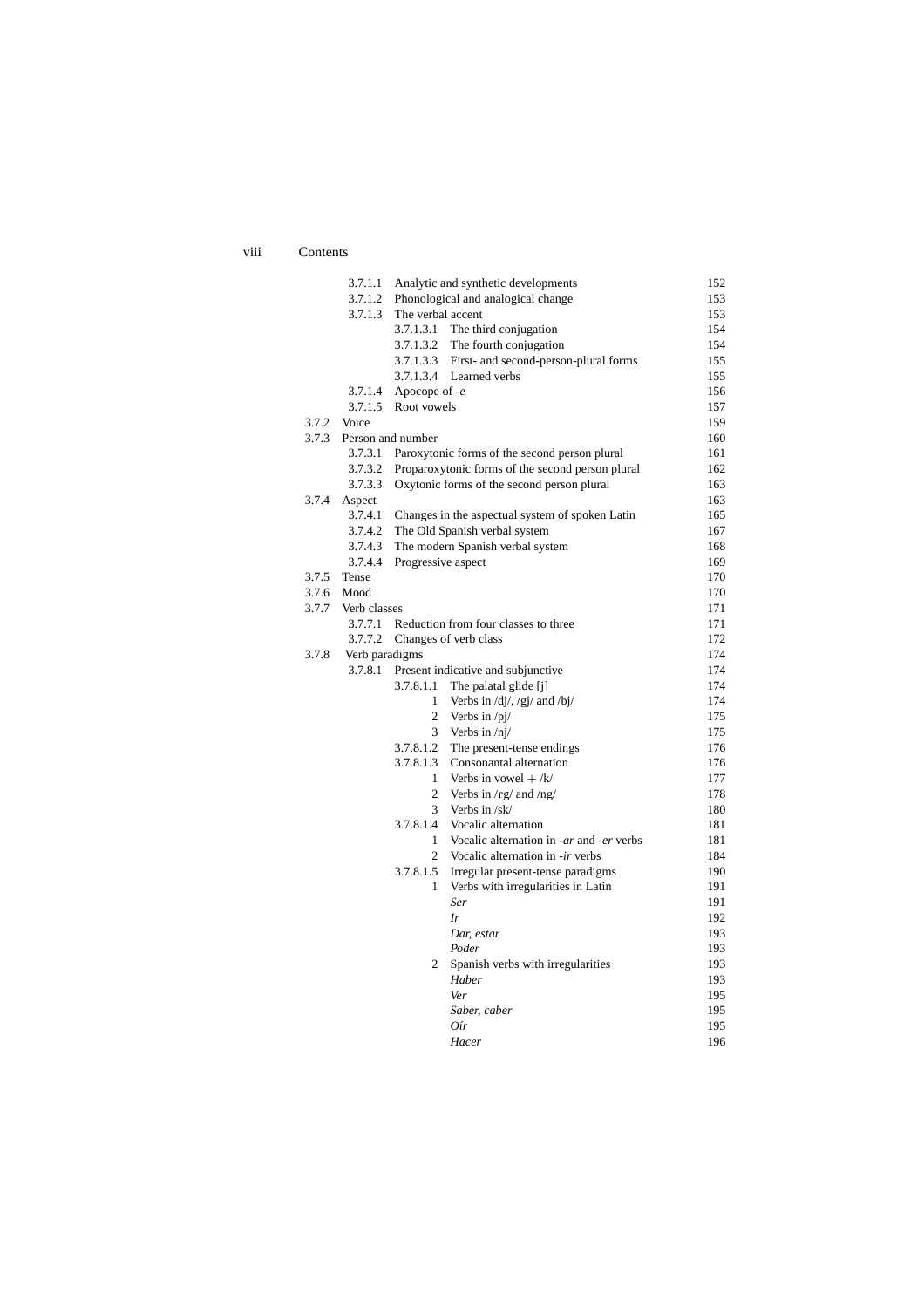# Contents ix

|   |       |                | 3.7.8.2                    | Imperative                      |                                                 | 196 |
|---|-------|----------------|----------------------------|---------------------------------|-------------------------------------------------|-----|
|   |       |                | 3.7.8.3                    | The imperfect                   |                                                 | 197 |
|   |       |                |                            | 3.7.8.3.1                       | The imperfect indicative                        | 198 |
|   |       |                |                            | 3.7.8.3.2                       | The imperfect subjunctive                       | 201 |
|   |       |                |                            | $\mathbf{1}$                    | The imperfect subjunctive in -se                | 201 |
|   |       |                |                            | $\overline{2}$                  | The imperfect subjunctive in -ra                | 203 |
|   |       |                | 3.7.8.4                    |                                 | The future and the conditional                  | 205 |
|   |       |                |                            | 3.7.8.4.1                       | Origins of the future indicative                | 205 |
|   |       |                |                            | 3.7.8.4.2                       | Origins of the conditional                      | 207 |
|   |       |                |                            | 3.7.8.4.3                       | Morphology and syntax of the Old                |     |
|   |       |                |                            |                                 | Spanish future and conditional                  | 210 |
|   |       |                |                            | $\mathbf{1}$                    | Order of components                             | 210 |
|   |       |                |                            | $\overline{2}$                  | Analytic and synthetic forms                    | 210 |
|   |       |                |                            | 3                               | Syncope of synthetic forms                      | 211 |
|   |       |                |                            | $\overline{4}$                  | Root vowels                                     | 214 |
|   |       |                |                            | 3.7.8.4.4                       | The future subjunctive                          | 215 |
|   |       |                | 3.7.8.5                    | The perfect                     |                                                 | 217 |
|   |       |                |                            | 3.7.8.6 The preterite           |                                                 | 217 |
|   |       |                |                            | 3.7.8.6.1                       | The weak preterite                              | 218 |
|   |       |                |                            | $\mathbf{1}$                    | Verbs in -ar                                    | 218 |
|   |       |                |                            | $\overline{2}$                  | Verbs in -ir                                    | 219 |
|   |       |                |                            | 3                               | Verbs in -er                                    | 221 |
|   |       |                |                            | 3.7.8.6.2                       | The strong preterite                            | 223 |
|   |       |                |                            | $\mathbf{1}$                    | Strong preterites in -UT                        | 225 |
|   |       |                |                            | $\overline{2}$                  | Strong preterites in $-ST$                      | 226 |
|   |       |                |                            | 3                               | Strong preterites with change of                |     |
|   |       |                |                            |                                 | root vowel                                      | 228 |
|   |       |                |                            | $\overline{4}$                  | Strong preterites with consonant                |     |
|   |       |                |                            |                                 | reduplication                                   | 231 |
|   |       | 3.7.9          |                            | Non-finite verbal forms         |                                                 | 232 |
|   |       |                |                            | 3.7.9.1 The infinitive          |                                                 | 233 |
|   |       |                | 3.7.9.2                    | The gerund                      |                                                 | 235 |
|   |       |                | 3.7.9.3                    | The participle                  |                                                 | 237 |
|   | 3.8   |                | Other word classes         |                                 |                                                 | 241 |
|   |       | 3.8.1          | The preposition            |                                 |                                                 | 241 |
|   |       | 3.8.2          | The conjunction            |                                 |                                                 | 245 |
|   | 3.9   |                | Conditional sentences      |                                 |                                                 | 248 |
|   |       | 3.9.1<br>3.9.2 |                            | Open conditional sentences      |                                                 | 249 |
|   |       |                |                            |                                 | Improbable and impossible conditional sentences | 249 |
| 4 | Lexis |                |                            |                                 |                                                 | 255 |
|   | 4.1   |                |                            | Vocabulary inherited from Latin |                                                 | 255 |
|   | 4.2   |                | Words of pre-Roman origin  |                                 |                                                 | 255 |
|   | 4.3   | Latinisms      |                            |                                 |                                                 | 257 |
|   | 4.4   | Hellenisms     |                            |                                 |                                                 | 259 |
|   | 4.5   |                | Germanic borrowings        |                                 |                                                 | 263 |
|   | 4.6   | Arabisms       |                            |                                 |                                                 | 265 |
|   | 4.7   | Mozarabisms    |                            |                                 |                                                 | 271 |
|   | 4.8   |                | Gallicisms and occitanisms |                                 |                                                 | 272 |
|   | 4.9   |                | Amerindianisms             |                                 |                                                 | 275 |
|   |       |                |                            |                                 |                                                 |     |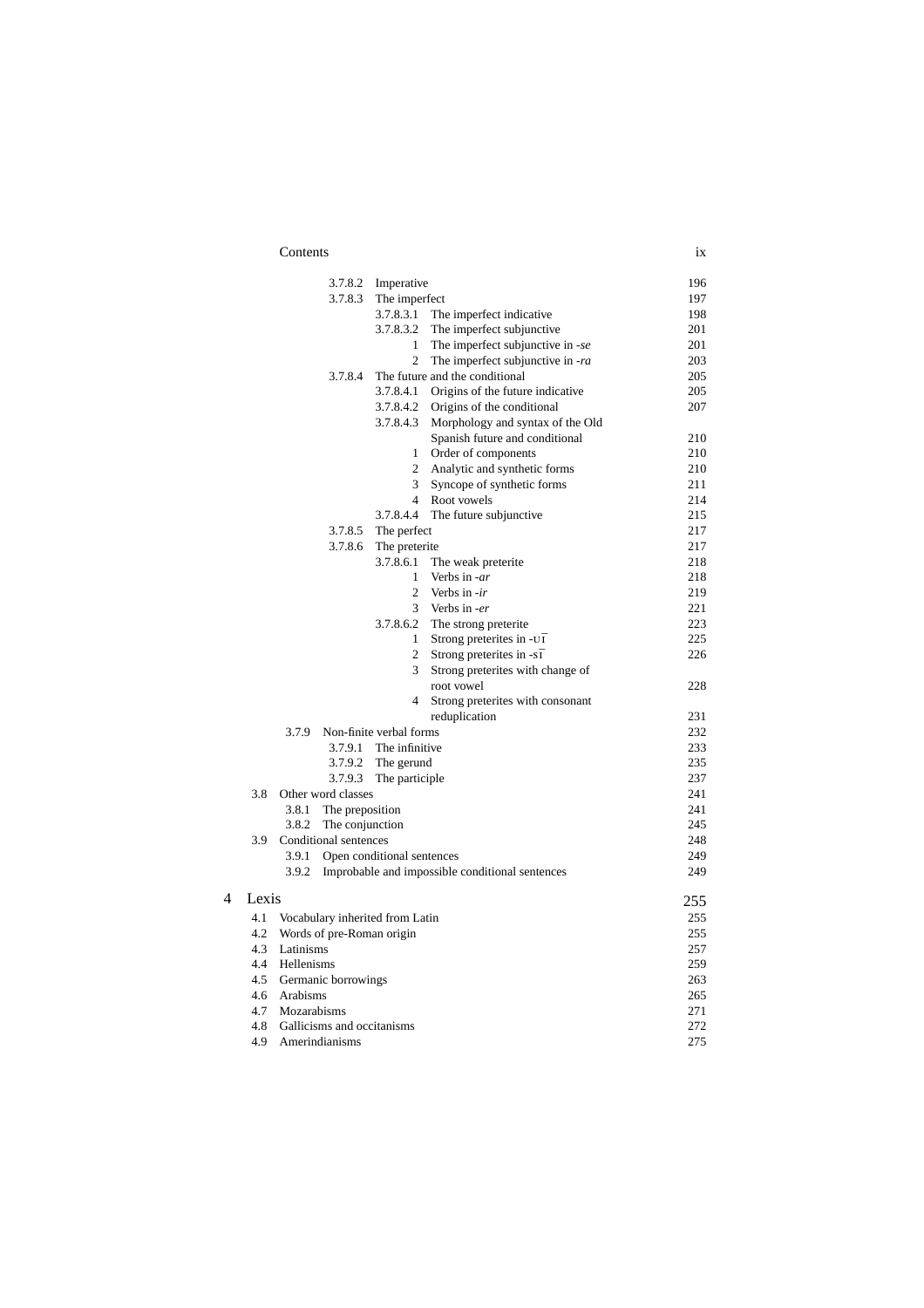| X | Contents |
|---|----------|
|   |          |

|   | 4.10          | Anglicisms          |                                 |                                                      | 277 |
|---|---------------|---------------------|---------------------------------|------------------------------------------------------|-----|
|   | 4.11          | Catalanisms         | 279                             |                                                      |     |
|   | 4.12          | Lusisms             |                                 |                                                      | 280 |
|   |               | 4.13 Italianisms    |                                 |                                                      | 281 |
|   |               | 4.14 Word-formation |                                 |                                                      | 284 |
|   |               |                     | 4.14.1 Prefixation              |                                                      | 284 |
|   |               |                     | 4.14.2 Derivation               |                                                      | 289 |
|   |               |                     | 4.14.2.1                        | Lexical derivation                                   | 290 |
|   |               |                     | 4.14.2.2                        | Affective derivation                                 | 294 |
|   |               | 4.14.3              | Composition                     |                                                      | 299 |
| 5 |               | Semantics           |                                 |                                                      | 302 |
|   | 5.1           |                     | Causes of semantic change       |                                                      | 302 |
|   |               |                     | 5.1.1 Linguistic causes         |                                                      | 303 |
|   |               |                     | 5.1.2 Historical causes         |                                                      | 303 |
|   |               |                     | 5.1.3 Social causes             |                                                      | 304 |
|   |               |                     | 5.1.4 Psychological causes      |                                                      | 305 |
|   |               |                     | 5.1.4.1 Fear taboo              |                                                      | 306 |
|   |               |                     |                                 | 5.1.4.2 Delicacy taboo                               | 307 |
|   |               |                     |                                 | 5.1.4.3 Decency taboo                                | 307 |
|   |               |                     |                                 | 5.1.5 Foreign influences which cause semantic change | 308 |
|   |               | 5.1.6               |                                 | The need to name a new concept                       | 310 |
|   | 5.2           |                     | Types of semantic change        |                                                      | 310 |
|   |               |                     | 5.2.1 Metaphor                  |                                                      | 311 |
|   |               |                     | 5.2.2 Metonymy                  |                                                      | 312 |
|   |               |                     | 5.2.3 Popular etymology         |                                                      | 313 |
|   |               | 5.2.4 Ellipsis      |                                 |                                                      | 313 |
|   | 5.3           |                     | Consequences of semantic change |                                                      | 314 |
|   |               | 5.3.1               |                                 | Change of semantic range                             | 314 |
|   |               | 5.3.2               | Change of affectivity           |                                                      | 316 |
| 6 |               |                     | Past, present and future        |                                                      | 318 |
|   | 6.1           |                     | The nature of language history  |                                                      | 318 |
|   |               | 6.2 World Spanish   |                                 |                                                      | 318 |
|   | 6.3           |                     | Convergence and divergence      |                                                      | 319 |
|   | 6.4           |                     | <b>English and Spanish</b>      |                                                      | 320 |
|   |               |                     |                                 | Glossary of technical terms used in the text         | 322 |
|   |               |                     |                                 | Topics for discussion and further reading            | 329 |
|   | References    |                     |                                 |                                                      | 332 |
|   | Word index    |                     |                                 |                                                      | 341 |
|   |               |                     |                                 |                                                      |     |
|   | Subject index |                     |                                 |                                                      | 391 |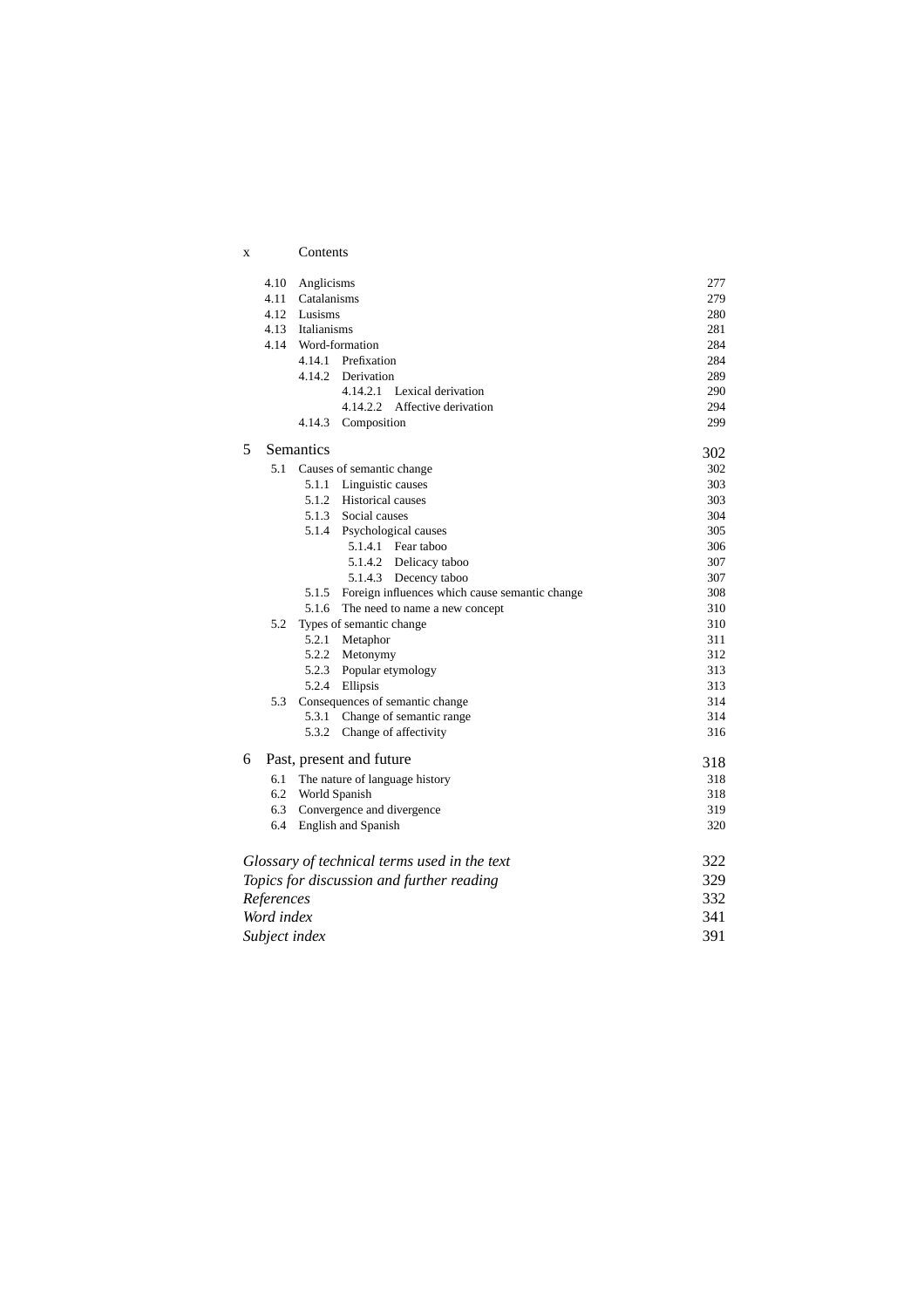# Maps

| 1.1 Roman Spain in first century AD             | page 9 |
|-------------------------------------------------|--------|
| 1.2 The Visigothic kingdom in AD 476 and AD 526 | 15     |
| 1.3 Spain in the late eighth century AD         | 17     |
| 1.4 Spain in $AD$ 1150                          | 19     |
| 1.5 Spanish territories in the Americas 1784    | 24     |
| 1.6 Present-day autonomous regions of Spain     | 33     |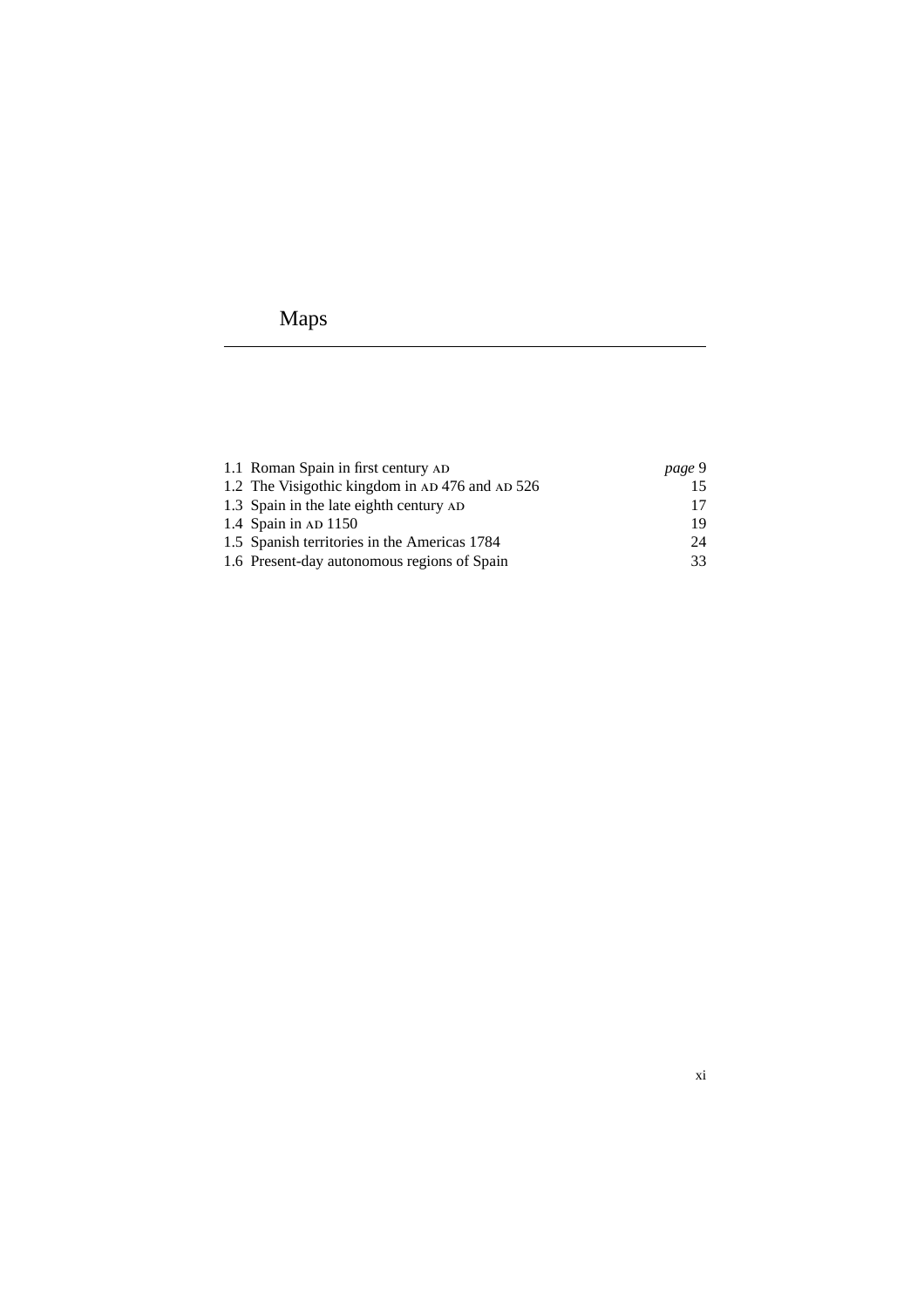| 1.1 | Sibilant development in Portuguese and Judeo-Spanish             | page 28 |
|-----|------------------------------------------------------------------|---------|
| 1.2 | Numbers of native speakers of Spanish                            | 32      |
| 2.1 | The Latin vowel system                                           | 45      |
| 2.2 | Minimal pairs based upon contrasts of Latin vowel length         | 45      |
| 2.3 | The Latin consonant system                                       | 61      |
| 2.4 | Sources of Old Spanish palatal consonant phonemes                | 73      |
| 2.5 | Increase in the incidence of geminates                           | 75      |
| 2.6 | Lenition in Spanish                                              | 76      |
| 2.7 | Lenition of labial plosives                                      | 77      |
| 2.8 | Lenition of labial fricatives                                    | 77      |
|     | 2.9 Lenition of the labial nasal                                 | 78      |
|     | 2.10 Lenition of dental plosives                                 | 78      |
|     | 2.11 Lenition of the dento-alveolar fricative                    | 79      |
|     | 2.12 Lenition of the dento-alveolar affricate                    | 79      |
|     | 2.13 Lenition of the palatal fricative                           | 80      |
|     | 2.14 Lenition of velar plosives                                  | 81      |
|     | 2.15 Lenition of $/n/$ , $/l/$ and $/r/$                         | 81      |
|     | 2.16 Treatment of /nn/, /ll/ and /rr/ in syllable-final position | 83      |
|     | 2.17 Lenition of consonant $+R/L$                                | 83      |
|     | 2.18 Sources of Old Spanish voiced fricative phonemes            | 85      |
|     | 2.19 Development of Latin final consonants                       | 85      |
|     | 2.20 Old Spanish final consonants                                | 86      |
|     | 2.21 The Old Spanish consonant system                            | 96      |
|     | 2.22 Spelling of voiced labials in Spanish                       | 98      |
|     | 2.23 The sibilant phonemes of Old Spanish                        | 98      |
|     | 2.24 The early sixteenth-century Spanish sibilant system         | 99      |
|     | 2.25 The late sixteenth-century Spanish sibilant system          | 100     |
|     | 2.26 Sibilant readjustment in Modern standard Spanish            | 101     |
|     | 2.27 Sibilant readjustment in Andalusian and American Spanish    | 103     |
|     | 2.28 Golden Age treatment of learned consonant groups            | 105     |
|     | 3.1 Case-endings of Latin $a$ -class nouns                       | 115     |
| 3.2 | The case system of late spoken Latin                             | 117     |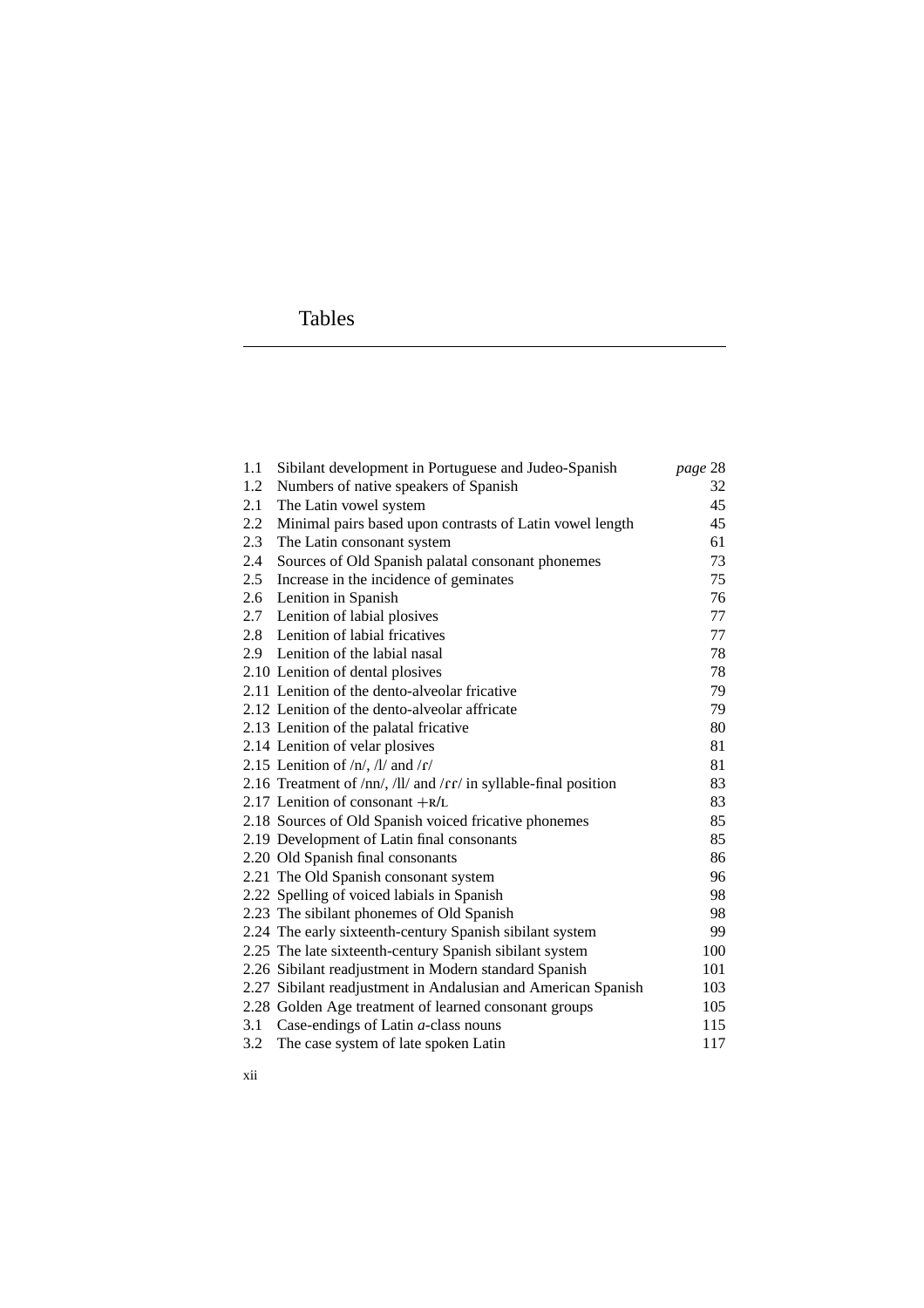|     | List of tables                                                             | xiii |
|-----|----------------------------------------------------------------------------|------|
| 3.3 | Development of the personal pronouns                                       | 133  |
| 3.4 | Latin possessive pronouns                                                  | 140  |
| 3.5 | Development of the possessives                                             | 141  |
| 3.6 | Development of demonstratives and related pronouns                         | 143  |
| 3.7 | Non-preterite person/number markers                                        | 160  |
| 3.8 | Chronology of the paroxytonic forms of the second person plural            | 162  |
| 3.9 | Proparoxytonic forms of the second person plural                           | 163  |
|     | 3.10 The Latin aspectual system                                            | 165  |
|     | 3.11 Development of the Spanish compound verb forms                        | 167  |
|     | 3.12 The Old Spanish verbal system                                         | 168  |
|     | 3.13 The Modern Spanish verbal system                                      | 169  |
|     | 3.14 Present indicative and subjunctive forms of Classical Latin           |      |
|     | verbs in -ERE and -ERE                                                     | 171  |
|     | 3.15 Present indicative and subjunctive forms of verbs                     |      |
|     | in -ere ( $\lt$ -ERE and -ERE) in the late Latin of Spain                  | 172  |
|     | 3.16 Regular present-tense endings of -ar, -er and -ir verbs               | 176  |
|     | 3.17 Development to Old Spanish of verbs with root in vowel $+\frac{1}{k}$ | 178  |
|     | 3.18 Development to Old Spanish of verbs with root in /rg/, /ng/           | 179  |
|     | 3.19 Development to Old Spanish of verbs with root in /sk/                 | 180  |
|     | 3.20 Vocalic alternation in -ar and -er verbs due to                       |      |
|     | diphthongization/non-diphthongization of /ɛ/ and /ɔ/                       | 182  |
|     | 3.21 Development of the present indicative of <i>llevar</i>                | 184  |
|     | 3.22 Algorithm of -ir root-vowel development                               | 185  |
|     | 3.23 Development of tonic and atonic vowels in Spanish affected            |      |
|     | and unaffected by metaphony exercised by [j]                               | 186  |
|     | 3.24 Development of front root vowels in -ir verbs                         | 187  |
|     | 3.25 Development of back root vowels in -ir verbs                          | 189  |
|     | 3.26 The twofold evolution of the present indicative of HABERE             | 194  |
|     | 3.27 Development of the regular imperative                                 | 196  |
|     | 3.28 Development of the imperfect indicative of -ar verbs                  | 198  |
|     | 3.29 Development of the imperfect indicative of -er and -ir verbs          | 199  |
|     | 3.30 Development of the imperfect subjunctive of -ar verbs                 | 202  |
|     | 3.31 Development of the -ra form of -ar verbs                              | 203  |
|     | 3.32 Development of the future indicative                                  | 207  |
|     | 3.33 Development of the conditional                                        | 209  |
|     | 3.34 Syncopated future and conditional forms of Old Spanish                | 212  |
|     | 3.35 Development of the future subjunctive of -ar verbs                    | 215  |
|     | 3.36 Development of the preterite of -ar verbs                             | 219  |
|     | 3.37 Development of the preterite of -ir verbs                             | 219  |
|     | 3.38 Development of the preterite of -er verbs                             | 221  |
|     | 3.39 Development of the endings of strong preterites                       | 223  |
|     | 3.40 Development of the preterite of hacer and venir                       | 229  |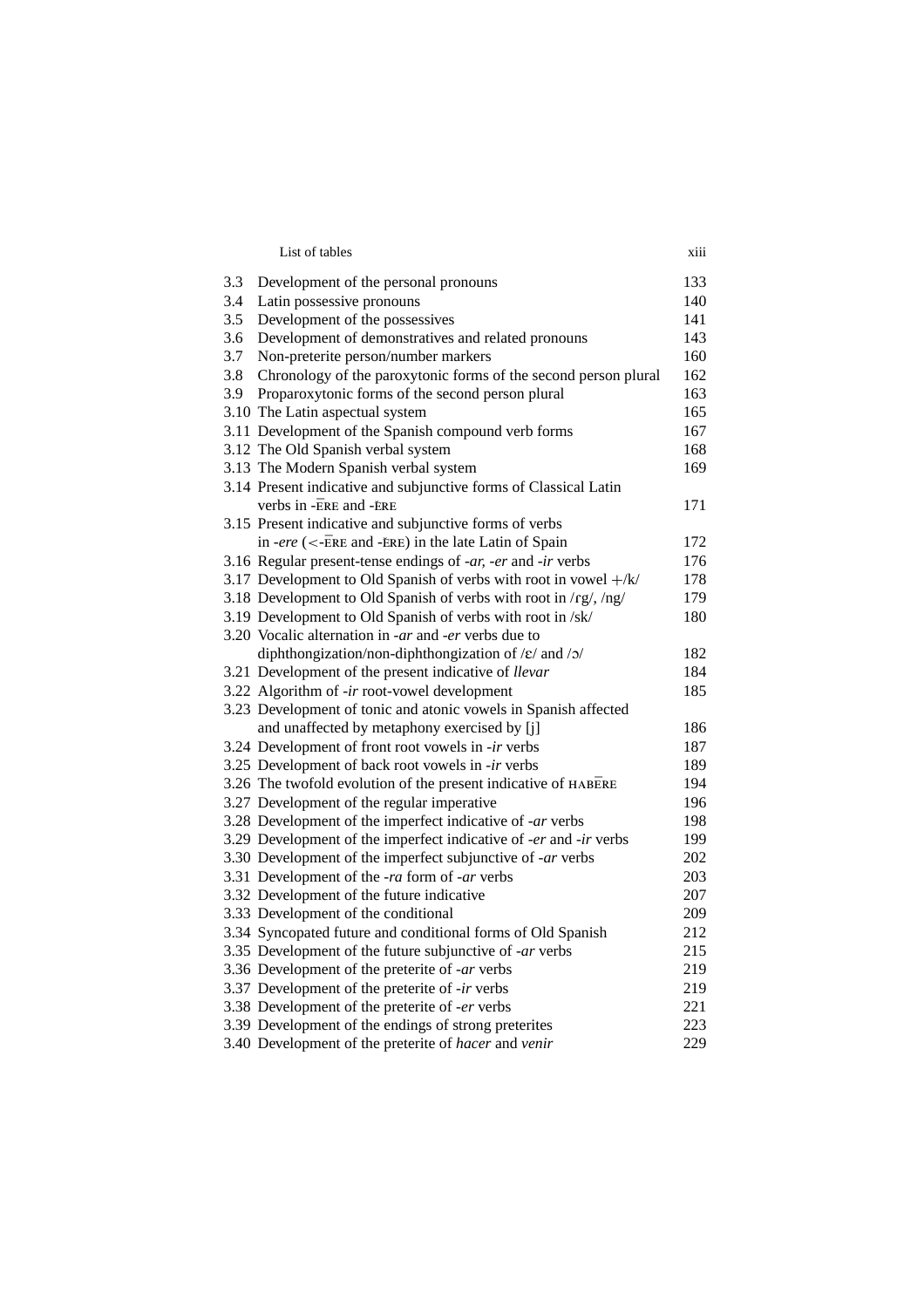xiv List of tables

| 3.41 Development of the preterite of ver        | 229 |
|-------------------------------------------------|-----|
| 3.42 Development of the preterite of ser and ir | 231 |
| 3.43 Development of the preterite of dar        | 232 |
| 4.1 Derived nouns                               | 291 |
| 4.2 Derived adjectives                          | 292 |
| 4.3 Derived verbs                               | 293 |
| 5.1 Types of semantic change                    | 311 |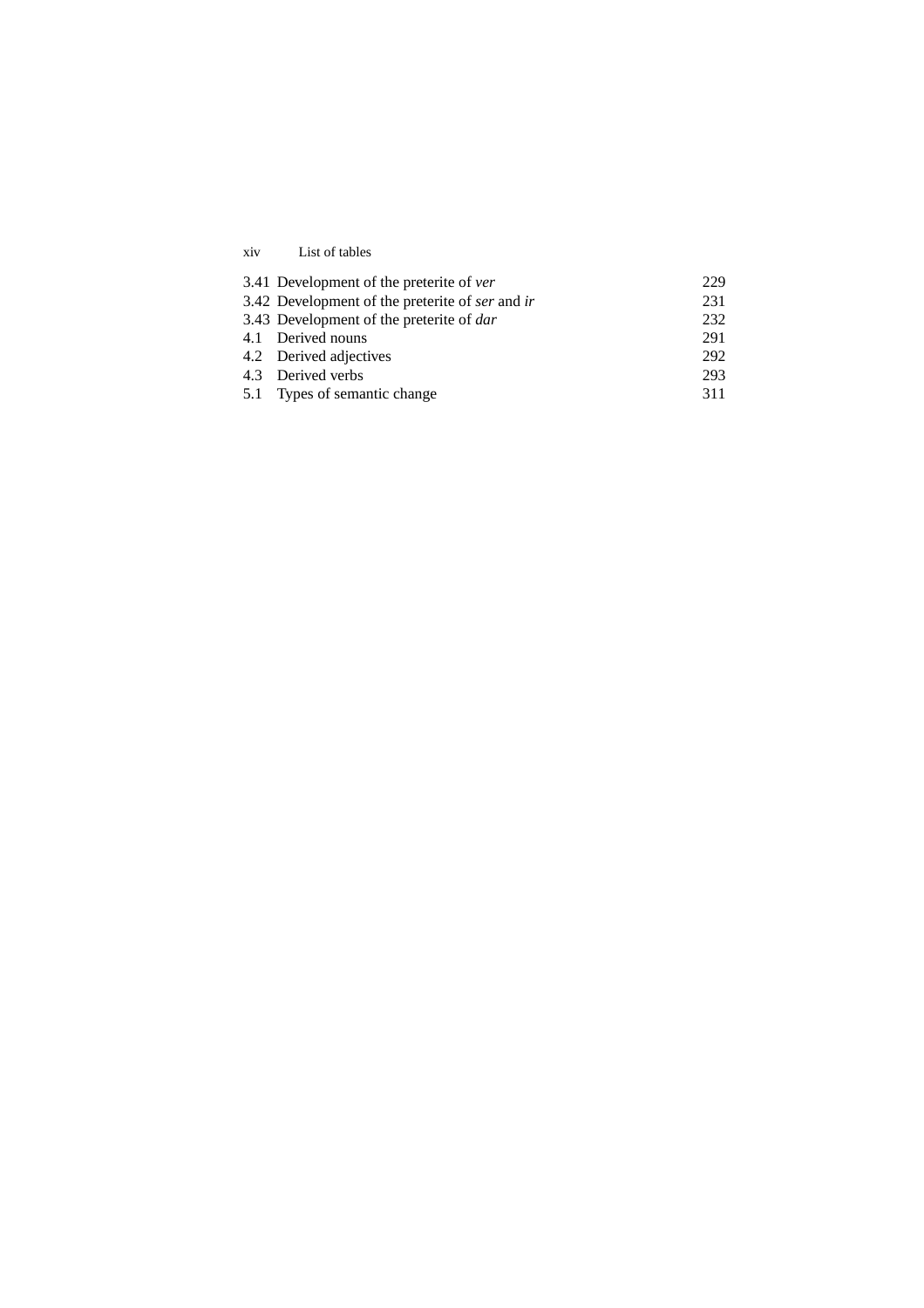### **Time-line**

- 218 bc Roman troops enter northeastern Spain.
- 206 BC Defeat of the Carthaginians and capture of Cádiz, their Peninsular capital.
	- 19 bc Conquest of the remaining parts of the Peninsula (now Galicia, Asturias, Santander and part of the Basque Country), hitherto outside Roman control.
- AD 76 Hadrian (Roman emperor 117–38) born, probably in Italica, near Seville.
	- 410 The Visigoths establish (as*foederati)* a semi-autonomous kingdom in southwestern Gaul, with their capital at Toulouse.
- early 6th c. Visigoths expelled from Gaul by the Franks.
- *c*. 560–636 Lifetime of St Isidore, archbishop of Seville and author of *Origines sive etymologiae*.
	- 585 Swabian kingdom of the northwest absorbed into Visigothic Spain.
	- 711 The Islamic invasion of Spain.
	- 711–18 Muslims establish control over approximately three quarters of the Peninsula.
		- 884 Reconquest of Burgos.
		- 1035 Creation of the kingdom of Castile.
		- 1080 Council of Burgos.
		- 1085 Reconquest of Toledo.
		- 1086 First Almoravid invasion.
		- 1137 Merger of Aragon with Catalonia.
		- 1154 Almohads gain control of Islamic Spain.
		- 1212 Christian victory in the battle of Las Navas de Tolosa.
		- 1236 Reconquest of Córdoba, followed by that of Jaén (1246), Seville  $(1248)$  and Cádiz  $(1250)$ .
		- 1244 Castile gains control of the kingdom of Murcia.
	- $1252-84$  Alfonso X the Learned, king of Castile and León.
		- 1479 Union of the Crowns of Castile and Aragon.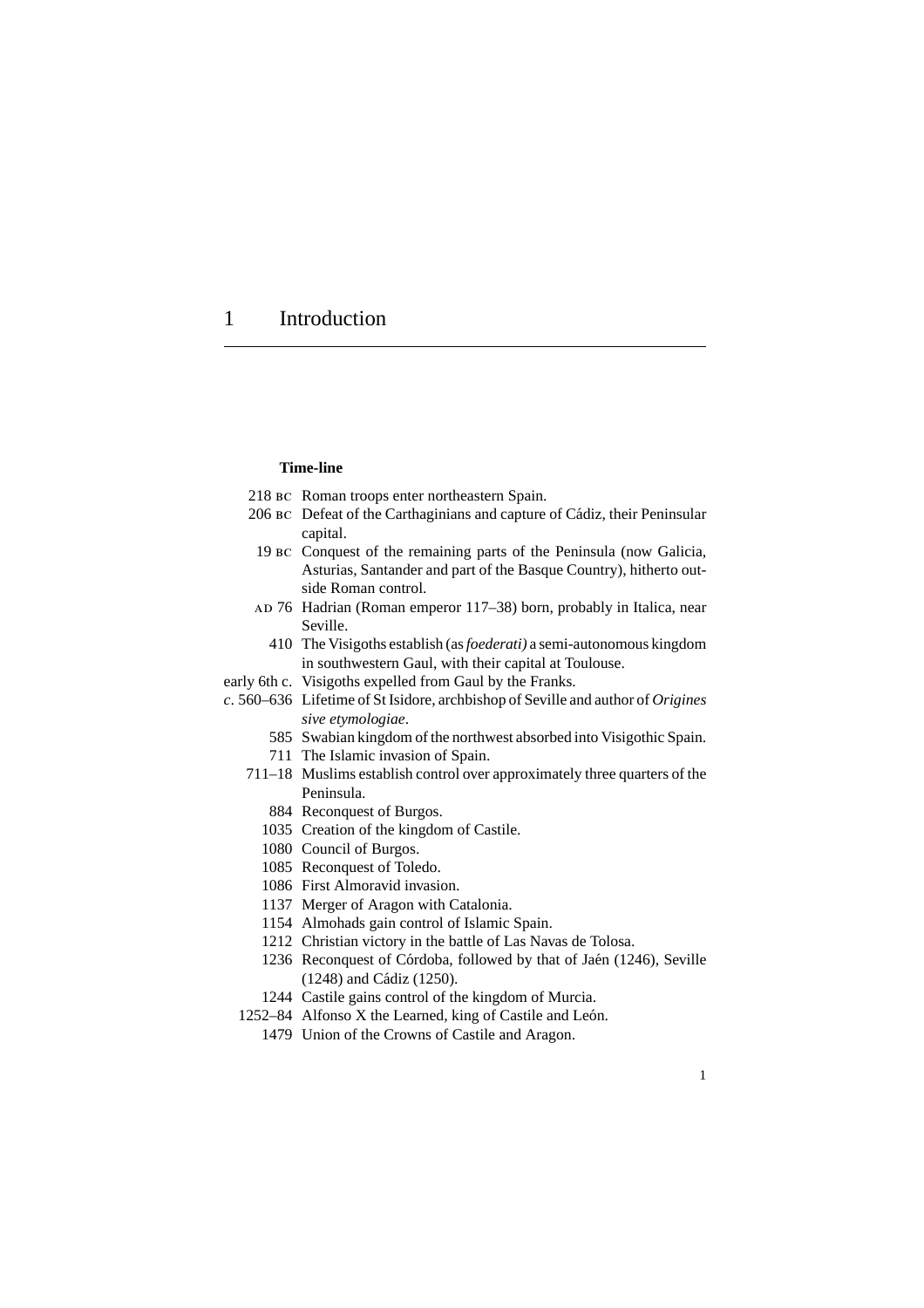- 2 1 Introduction
	- 1492 Granada captured by the Catholic Monarchs.
	- 1492 Expulsion of Jews from Spain.
	- 1492 Publication of Antonio de Nebrija's *Gramatica de la lengua ´ castellana*.
	- 1492 Discovery of America.
	- 1519–21 Conquest of Mexico.
	- 1532–5 Conquest of the Inca empire.
	- *c.* 1535 Juan de Vald´es completes his *Dialogo de la lengua ´* .
		- 1521 Discovery of the Philippine Islands, incorporated into the Spanish Empire later in the sixteenth century.
			- 1561 Madrid becomes capital of Spain.
	- 1605–15 Publication of Miguel de Cervantes's *El ingenioso hidalgo don Quixote de la Mancha*.
		- 1713 Establishment of the Real Academia Española.
	- 1726–39 Publication of the Academia's three-volume *Diccionario de autoridades*.
	- 1800–36 Wars of American Independence deprive Spain of almost all its American colonies.
		- 1898 Spain loses its last American and Asian colonies (Cuba and the Philippines).
	- 1936–75 Franco controls the Spanish state.
		- 1978 Publication of the post-Franco constitution.

This history of Spanish is conceived as an account of the 'internal' development of the language, a discussion of the way in which its phonology, its morphosyntax, its vocabulary and the meanings of its words have evolved, and of the reasons for these developments (insofar as they can be established). It is therefore what used to be called a 'historical grammar' of the Spanish language. However, although it follows that the book is not essentially concerned with the social contexts in which Spanish is and has been used, it is appropriate to give a brief account of these contexts, by way of introduction to the main matter which follows. More detailed accounts of the 'external' history of Spanish (Lapesa 1980, Penny 2000) are available to the reader, and what is discussed here consists of an outline of the circumstances under which Spanish and its antecedents have been spoken over the centuries, an outline which is sufficient, one hopes, to explain the chronological and social terms used in later chapters.

# **1.1 Indo-European, Latin and Romance**

Spanish is a member of the Indo-European family of languages, whose earliest reconstructible ancestor was spoken approximately 5,000 years ago in the area of the Black Sea (either, in keeping with the traditional view, to the north of that Sea, in the steppes of southern Russia, or, according to a more recent view (e.g. Renfrew 1998), to its south, in what is now Turkey). Speakers of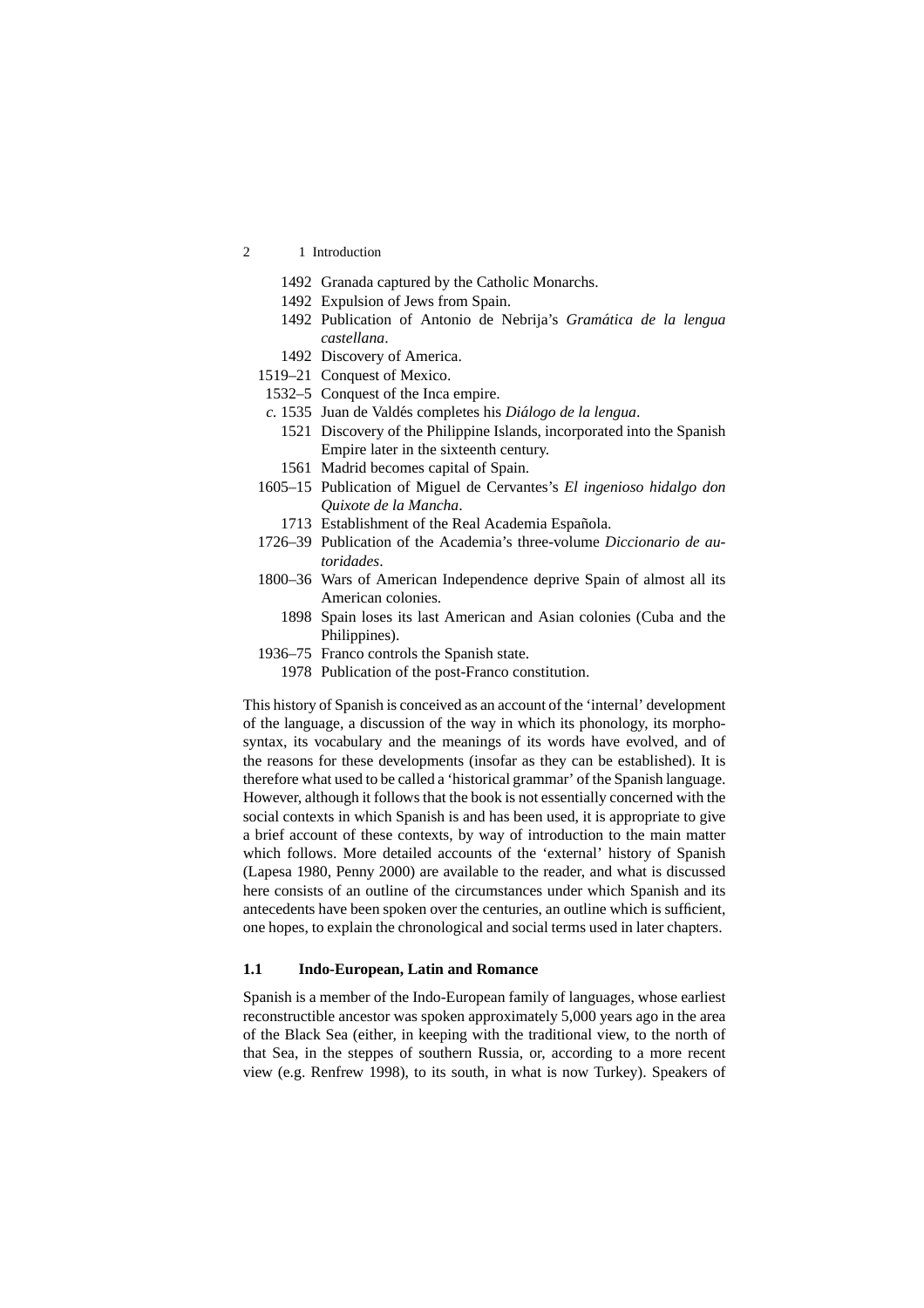Indo-European gradually spread (perhaps in conjunction with the spread of farming) in various directions, and varieties of their speech came to be used in enormously broad areas: almost all Europe (where only Basque, Finnish, Sami (Lapp) and Magyar (Hungarian) do not have this ancestry), the greater part of the Indian subcontinent as far east as Bangladesh and Assam, and many territories in between (e.g. Armenia, Iran, much of Afghanistan). During this migration process, each group of Indo-European speakers inevitably lost contact with other groups, so that innovations and losses originating in one group could not spread to others and fragmentation was the natural result. However, the family resemblance has persisted over the millennia and the surviving members retain many structural similarities and a significant proportion of their core vocabulary in common. Scholars typically recognize nine surviving branches of the Indo-European family (Indo-Iranian, Slavonic, Germanic, Italic, Baltic, Hellenic, Armenian, Albanian and Celtic), while two branches (Tocharian and Hittite) have left substantial written records but are no longer spoken.

The most prominent member of the Italic branch of Indo-European is Latin. However, other members of this branch were spoken for centuries in Italy beside Latin. These included Oscan (in much of the centre and south of the Italian peninsula), Umbrian (in the area northeast of Rome), and Faliscan (immediately to the north of Rome), and were gradually replaced by Latin, as the political and cultural power of Rome spread from Latium to encompass the rest of the Italian peninsula. This process of assimilation was, naturally, long lasting, beginning in the fourth century bc, and not becoming complete until at least the first century AD. For example, some of the graffiti preserved on the walls of Pompeii (and therefore written shortly before the eruption of Vesuvius in AD 79) are best described as reflecting Oscan rather than Latin speech.

The spread of Latin outwards from Rome was not limited to the Italian peninsula, but continued into adjacent and eventually distant parts of the Mediterranean world and its hinterland. As a result of varying development in different parts of this territory, Latin evolved into the family of related dialects (some of which achieved the status of standard languages) known as the Romance language family. No classification of the Romance languages can be fully satisfactory because they form a continuum of overlapping varieties, which is broken only in the eastern Balkans, where the link between Italian and Romanian varieties has been severed by the incursion of Slavonic speech (modern Serbo-Croatian, etc.), and in the Alps, where northern Italian varieties are separated from Romansh by the expansion of German. The most prominent members of the family (those that came to be written and which constitute the standard languages within the group) are French, Occitan (once the literary language of southern French society, now a series of rural varieties), Italian, Romanian, Romansh (the fourth national language of Switzerland, spoken in the southeastern canton of the Graubünden), Catalan, Portuguese and Spanish. Dalmatian, spoken on the eastern Adriatic coast, has been extinct since the nineteenth century.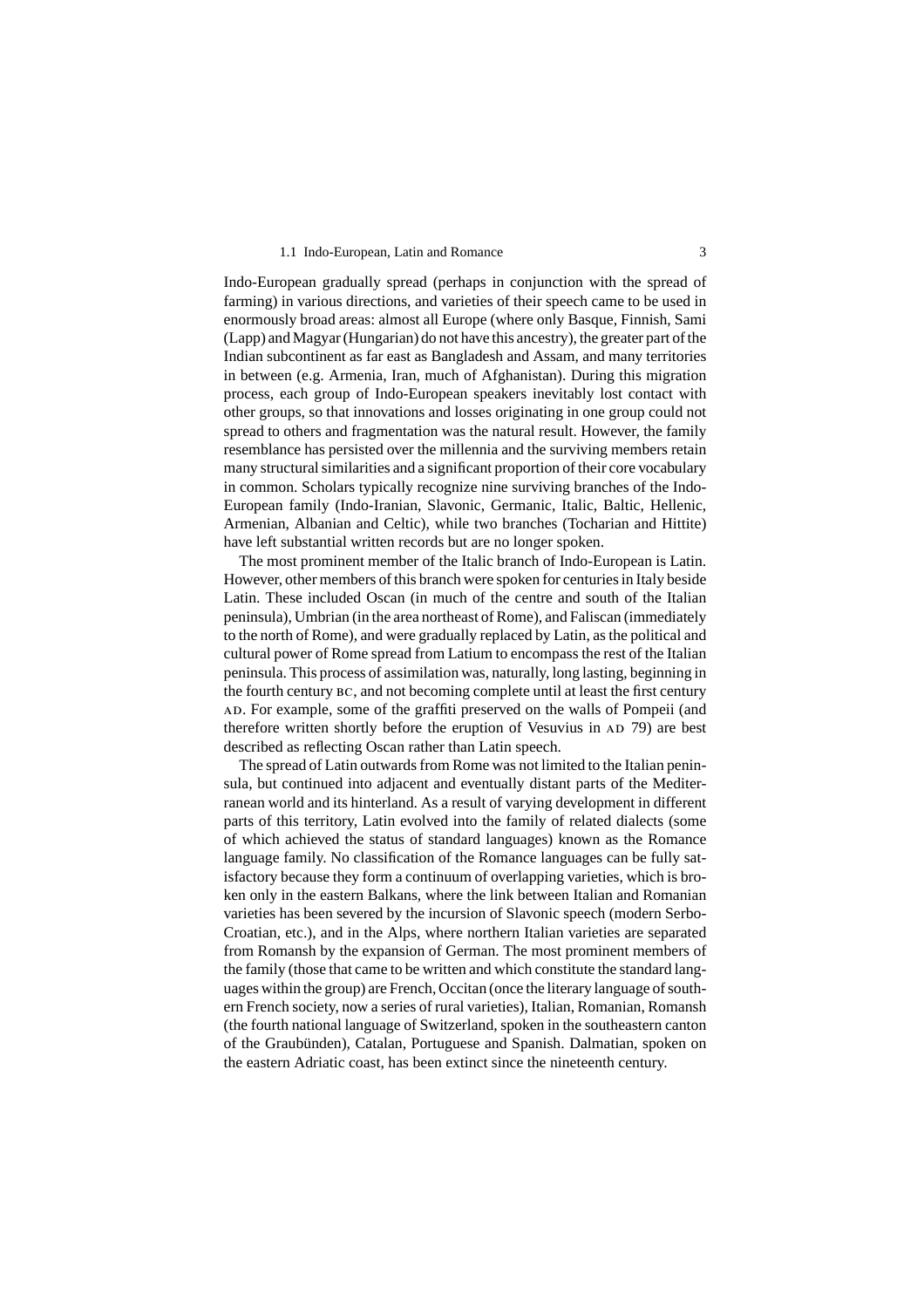Latin is the ancestor of Spanish (and, by definition, of all other Romance languages) in the sense that there is an unbroken chain of speakers, each learning his or her language from parents and contemporaries, stretching from the people of the Western Roman Empire two thousand years ago to the present population of the Spanish-speaking world. An alternative way of expressing the relationship between Latin and Spanish is to say that Spanish *is* Latin, as Latin continues to be spoken in parts of Europe, Africa and America. Similar claims are of course justified in the case of Portuguese, Catalan, French, Italian, Romanian, etc., and the main reason the term 'Latin' is not used for these various kinds of speech and writing is one of convenience: some forms of contemporary Latin (i.e. some Romance languages) have become mutually unintelligible and it is inconvenient to use a single label for mutually unintelligible forms of language. Another, more powerful, reason for the use of distinctive labels such as 'Spanish', 'French', etc., is that the rise of nation-states in medieval and modern Europe led to the development of separate written standards and has come to demand a separate linguistic identity for each state, as an expression of its cultural and political identity.

It is self-evident that contemporary 'Latin' speech (in the sense used here to embrace what are otherwise referred to as 'the Romance languages') is not uniform, but it is equally important to recognize that Latin speech can never have been uniform. All language displays variation (and Latin speech can have been no exception) in three main ways: it varies diatopically (i.e. in space), diachronically (i.e. over time), and sociolinguistically (i.e. in the same place and at the same time it varies in accordance with factors such as the age, sex, education, occupation, etc. of the speaker). In addition, variation is inherent not only in speech-communities, but in individuals, in the sense that individuals normally vary their speech according to the circumstances in which they are speaking. The fact that we are deprived of the opportunity (for the most part) of observing such variation in the case of Latin should not blind us to the fact of its existence in the Latin-speaking world of two thousand years ago.

Evidence of diatopic variation in Latin is scarce, owing to the fact that those who wrote were trained to do so in a variety of Latin (an educated, literary variety, traditionally called 'Classical Latin') which by its nature rejected merely local characteristics. However, some evidence is available and, insofar as it refers to the Latin of Spain, it will be discussed in the following section (1.2). Evidence of diachronic variation is more plentiful, and comes from comparison of the language used by writers at different periods, and from comments made by Latin grammarians on the antiquated or obsolete status of certain features of the language.

It is the evidence of sociolinguistic variation that has received most attention from students of the Romance languages, although this aspect of variation is not traditionally described as 'sociolinguistic'. Since at least the nineteenth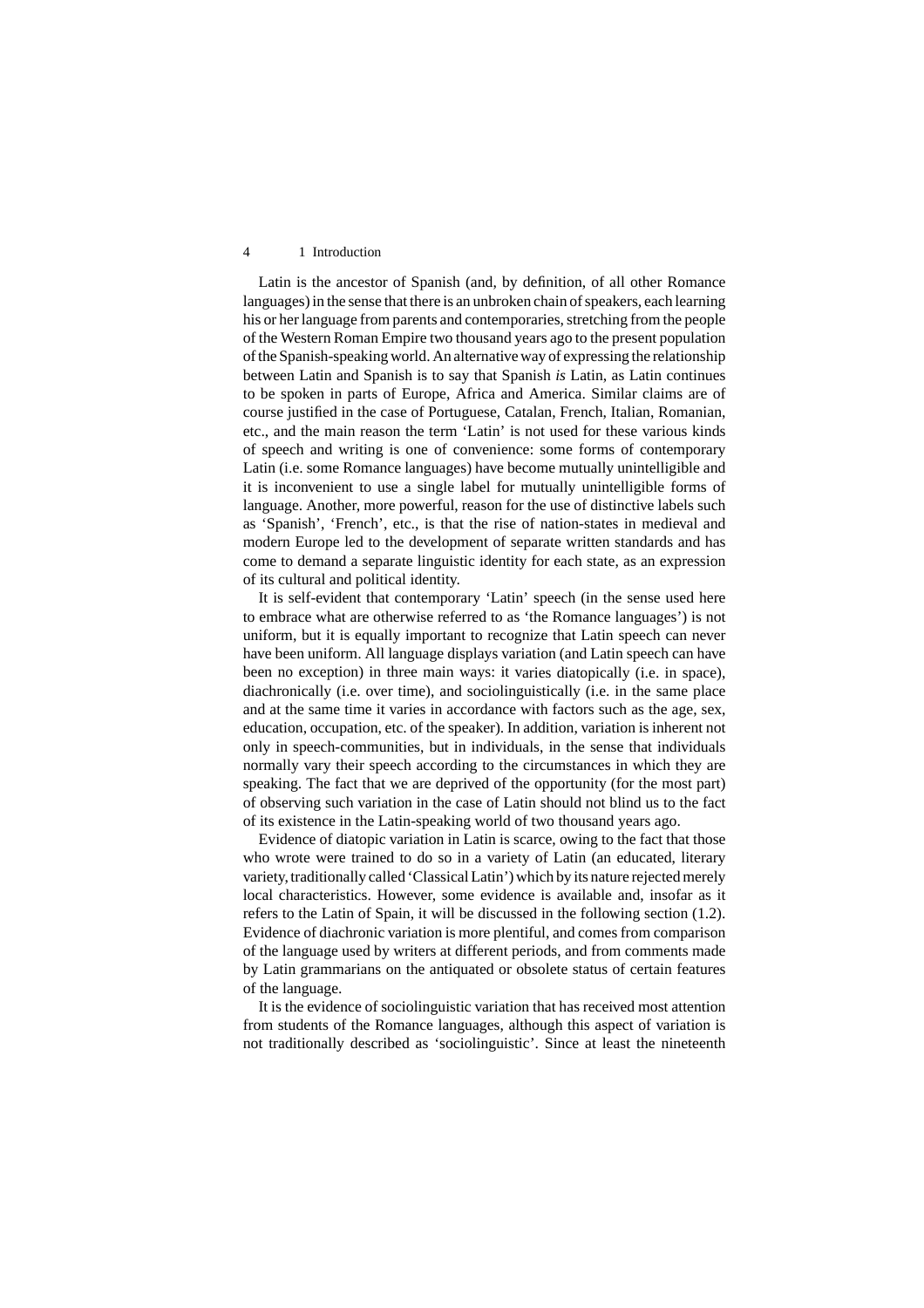century, it has been known that the Romance languages do not descend from Classical (i.e. literary) Latin, but from non-literary varieties, often referred to collectively as 'Vulgar Latin'. To take a simple and well-known lexical example, the word meaning 'horse' in literary Latin is equus, a form which is clearly not the ancestor of the Romance words for this concept (Sp. *caballo*, Ptg. *cavalo*, Fr. *cheval*, It. *cavallo*, Rom. *cal*, etc.). The latter forms descend from CABALLUS, which, where it appears in literary Latin, means 'nag; workhorse', but which in non-literary language was evidently used in the generic sense 'horse'.

Definitions of 'Vulgar Latin' have abounded, and many have rested on historical models that can now be seen to be mistaken. Thus, Romance linguists have long since rejected the notion that Vulgar Latin is a later form of Latin than the Classical variety, despite the fact that much of the evidence for Vulgar Latin comes from the later centuries of the Empire and despite the fact that many (but not all) of the features of Vulgar Latin are revealed as more 'advanced' than the corresponding features of Classical Latin.

Harder to die is the notion that Vulgar Latin and Classical Latin are sharply different codes, and that the two terms represent mutually exclusive concepts. This view cannot be sustained, since all varieties of Latin of which we have knowledge share most of their vocabulary, most of their morphology and most of their syntactical rules. The model adopted here is that 'Latin', like any language observable today, represents a gamut or spectrum of linguistic styles, ranging from the codified, literary register at one end to the raciest slang at the other, with a smooth gradation of intermediate styles. On this model, 'Classical Latin' occupies one extreme of the spectrum, representing essentially written varieties (unspoken except in 'performance' or 'reading aloud' mode), while Vulgar Latin represents almost the whole of the remainder of the spectrum, perhaps with the exception of the spoken language of the educated classes (for which a separate term is required) and with the exception of the language of marginal social groups at the other extreme, since the slang of such groups is known to be unstable and therefore unlikely to have affected the speech of the great mass of the population in any consistent way.

This view of Vulgar Latin, although expressed differently, is in broad agreement with one of the more satisfactory current definitions of the term, that adopted by Herman (2000: 7) and some predecessors: 'the set of all those innovations and trends that turned up in the usage, particularly but not exclusively spoken, of the Latin-speaking population who were little or not at all influenced by school education and by literary models'. However, it is important to make clear certain corollaries which flow from the definition of Vulgar Latin adopted here.

First, Vulgar Latin has no implicit chronological limits. It is contemporary with Classical Latin and as soon as it is meaningful to refer to Classical Latin (i.e. from the first century bc) it is also meaningful to use the term 'Vulgar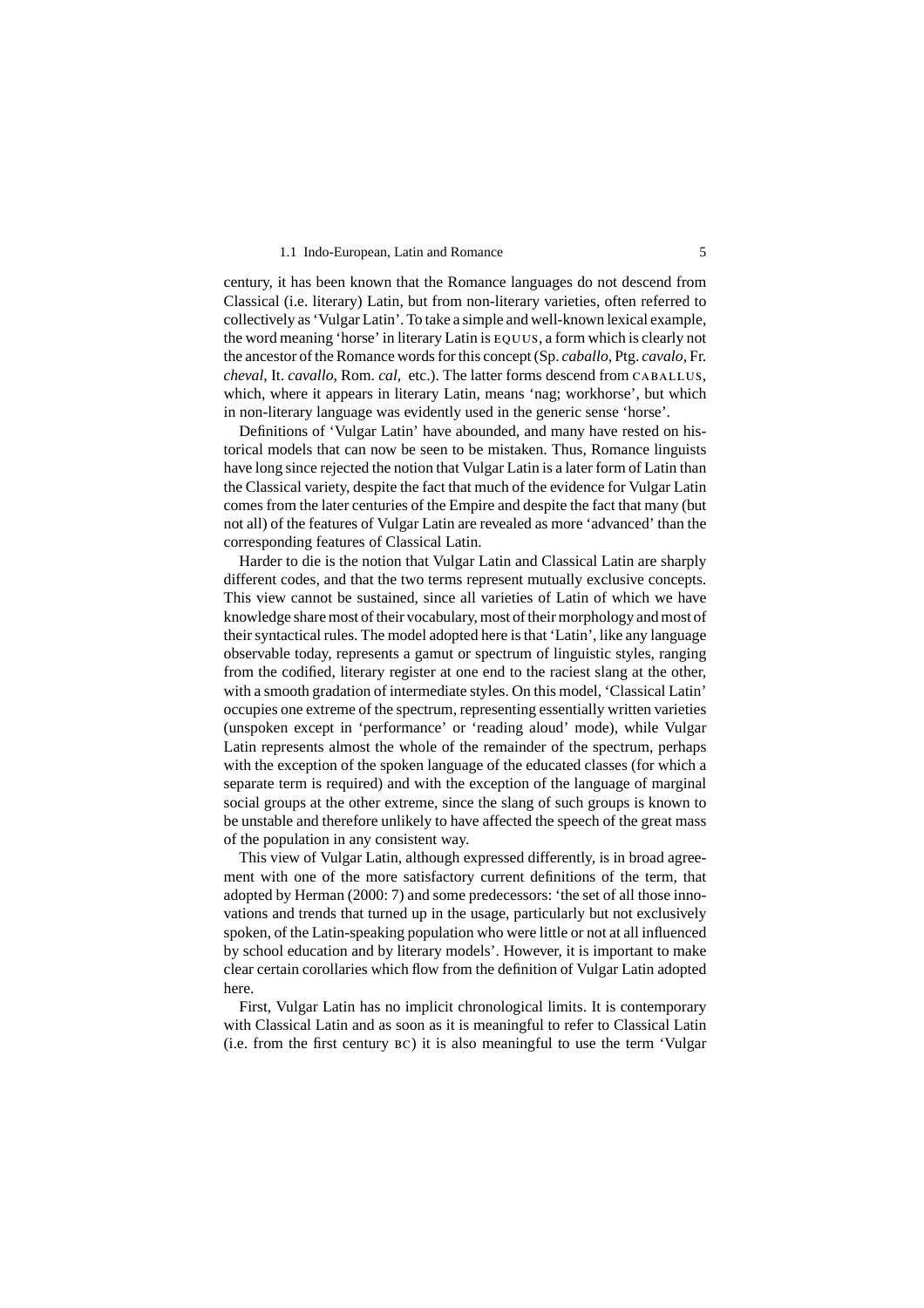Latin', despite the fact that most evidence of the nature of Vulgar Latin comes from later centuries. At the other extreme, the term 'Vulgar Latin' ceases to be useful once locally divergent forms of language begin to be recorded in writing (the ninth century AD in northern France), and the term 'Romance' is then used for any or all vernacular descendants of Latin, written or spoken. However, some scholars also use the term 'Romance' to refer to the spoken language of earlier centuries, while other scholars use the term 'Proto-Romance' to indicate those forms of spoken language which constitute the ancestor of the Romance languages, and which by definition belong to a period prior to the appearance of texts written in Romance.

Second, there can be no such thing as a 'Vulgar Latin text'. Texts of all kinds are composed, by definition, by the educated and therefore in the codified or 'standard' variety of Latin in which such writers have inevitably been trained. This is not to say that textual evidence of spoken registers of Latin is unavailable (it will be outlined below); what we do find is that certain types of text contain a greater or lesser proportion of forms (spellings, words, constructions, etc.) which differ from the standard and which reveal particular features of spoken Latin. Such information is inevitably incomplete and cannot amount to a 'full' picture of Vulgar Latin.

Third, like 'Latin' considered in its entirety, Vulgar Latin is inherently variable. The term includes reference to all the chronological, local and social varieties of Latin as spoken by the majority of the relevant populations. It cannot therefore be described in the 'grammar-book' way that is appropriate to codified or standard varieties.

What then are the sources of information about the features of Vulgar Latin? Full discussion is inappropriate here (and can be found in works on Vulgar Latin such as Väänänen 1968: 39–49), but may be summarized as:

- Literary writing purporting to reflect popular speech (dramatists such as Plautus (*c*. 254–184 bc), Ennius (239–169 bc), Terence (*c*. 195–159? bc); satirists such as Petronius (d. AD 66)).
- Informal letters, such as those written to his father by Claudius Terentianus in second-century AD Egypt (see Adams 1977).
- Christian writings, which generally rejected the exclusivist standard language in favour of a style more suited to a proselytizing religion, especially those written for an unsophisticated audience (such as the late fourth-century account by a Spanish nun of her pilgrimage to the Holy Land, usually referred to as the *Peregrinatio ad loca sancta* or the *Peregrinatio Etheriae*).
- Technical writing, which because of its practical intent and the modest education of its intended readership was usually unpretentious in style and allowed the use of vocabulary and expressions belonging to speech; such writing includes works on cookery, farming, building, medicine, veterinary science, etc.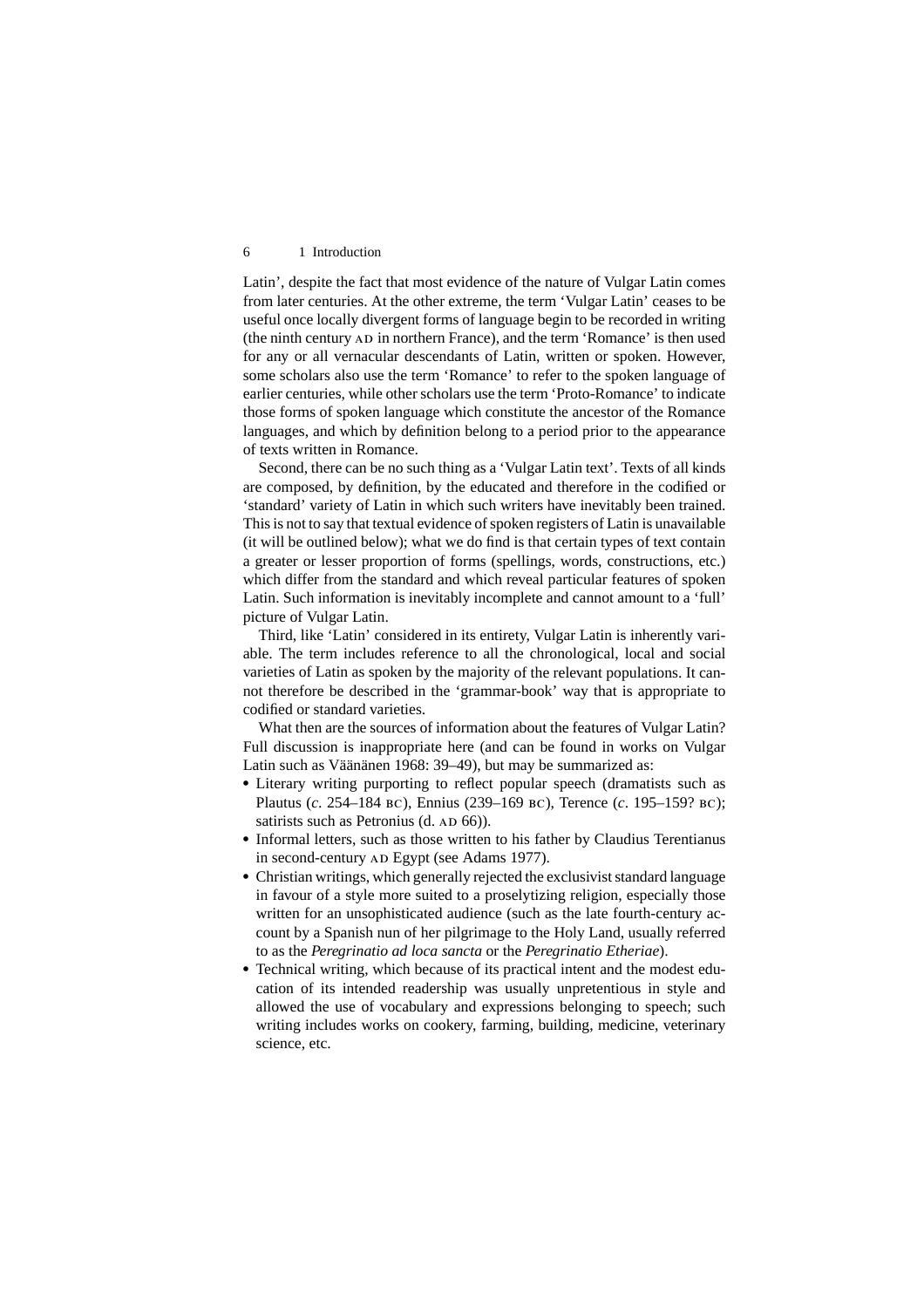- Writing for various purposes, literary and non-literary, from the late Roman period (third to fifth centuries AD) and from the following centuries, when standards of education and culture among the literate were lower than they had earlier been and when writers consequently may lapse into non-Classical modes of expression.
- Informal inscriptions, including gravestones but especially including painted graffiti (such as those of Pompeii and Herculaneum, which include advertisements, announcements, slogans, obscenities, etc.) and *defixiones* (metal plaques on which magical spells are scratched).
- Writings of grammarians, especially insofar as they condemn forms as incorrect, since this assures us of their existence in speech; particularly noteworthy is the so-called *Appendix Probi*, a sixth- or seventh-century (see Robson 1963) list of 227 forms to be avoided in writing, in which each recommended expression is placed alongside its condemned equivalent (e.g. baculus non vaclus, auris non oricla, grus non gruis, tristis non tristus); of almost similar importance, especially for Spain, are the linguistic observations of St Isidore, bishop of Seville (*c*. 560–636), in his *Origines sive etymologiae*.
- Glosses of various dates from the first century AD on, where some reader has inserted into a text interlinear or marginal equivalents for words or expressions which were obsolete and therefore posed difficulty for readers, the replacements sometimes being drawn from spoken registers.
- Borrowings made by Latin from other languages, and vice versa, in which the manner of adaptation of the borrowed word to the borrowing language may reveal features of pronunciation (e.g. German *Kaiser* reveals that when Germanic borrowed the Latin word CAESAR its initial consonant was articulated [k]).

Alongside this testimony drawn largely from ancient texts is to be placed the evidence deducible from the Romance languages themselves. We have already seen that by comparing certain Romance forms it is possible to deduce that in spoken Latin the word CABALLUS had the generic sense 'horse', and it is possible to apply this procedure to any linguistic feature, on the hypothesis that if the same feature is observed in a broad range of Romance languages then that feature belonged to spoken Latin. Thus, by comparing Romance words for 'green' (e.g. Sp., Ptg., It., Rom. *verde*, Fr., Cat. *vert*), it is possible to make the minimal deduction that their spoken Latin ancestor had no more than two syllables, despite the fact that the Latin word for 'green' that we find in writing suggests that it has three: VIRIDIS. On this occasion, our deduction is confirmed by the author of the *Appendix Probi*, who prescribes viridis non virdis. However, in a large number of cases, such confirmation from written sources is not forthcoming, and many forms have been deduced (on the basis of the comparison of Romance forms) as belonging to spoken Latin without their existence being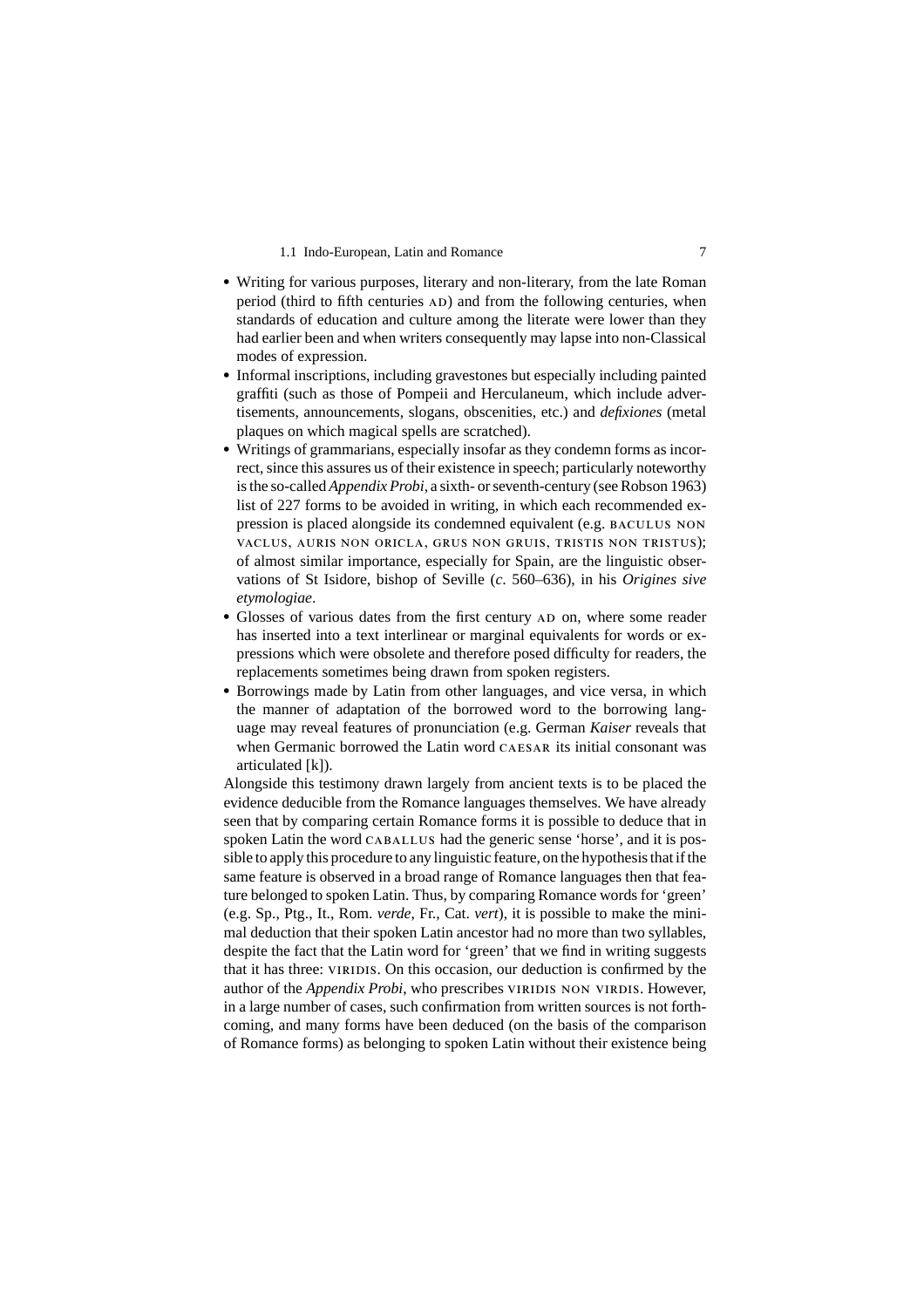confirmed by any written source. Thus, a comparison of the Romance verbs meaning 'to be' (e.g. Sp., Ptg. *ser*, Cat. *esser/ser ´* , Fr. *etre ˆ* , It. *essere*) reveals that their spoken Latin ancestor is likely to have had three syllables and that the last syllable was -RE, by contrast with the Classical Latin form ESSE 'to be'. On the basis of known facts about the development of each Romance language, it is possible to refine the deduced Vulgar Latin form to <sup>∗</sup>essere. It will be noted that in such cases an asterisk indicates the lack of confirmation from written sources, and therefore the hypothetical (but not necessarily doubtful) status of the word concerned.

## **1.2 The Latin of Spain**

Latin came to be used in Spain as a result of the gradual incorporation of the Peninsula into the Roman Empire and of the consequent romanization of its diverse peoples and cultures. Romanization began in 218 bc, at the beginning of the Second Punic War, when Roman troops were disembarked in northeastern Spain to prevent reinforcement of Hannibal's army in Italy (following his famous march across the Alps) by Carthaginian troops from southern Spain, then part of Carthaginian territory. After the defeat of the Carthaginians and the capture of their Peninsular capital, Cádiz, in 206 BC, what had begun as a military enterprise became a process of colonization and settlement. This process was relatively slow, progressing in a westerly and northwesterly direction over the next two centuries and culminating in the conquest of the northern coastalarea (now Galicia, Asturias, Santander and part of the Basque Country) in 19 bc (see map 1.1).

In the wake of conquest and settlement came latinization. The use of Latin was not enforced (and scarcely could have been), but was learned by the local populations, as a matter of convenience and prestige, from Roman settlers, administrators, soldiers, traders, etc. This process was rapid in some areas (the east and south, where Roman immigration was earliest and most frequent), slower in others (the centre, west and north), and is still incomplete in one area (the Basque Country). Any such language-change implies bilingualism over at least several generations, and since bilingualism persists today in the western Pyrenees it is likely that it persisted in other areas remote from the major Roman cities (that is, in parts of the north and west) at least until the end of the Roman period, in the fifth century, and in the remotest areas probably later. Such bilingualism, between Basque and Latin and between Celtic and Latin, has often been cited as the cause of certain changes which are evident in the Peninsular descendants of Latin (see 2.5.3.2, 2.5.6, etc., for discussion), and it is certain that it allowed the borrowing of certain words by Latin from the languages with which it coexisted (see 4.2). Latinization was evidently much more rapid in the east and south, where Iberian and Greek (in what is now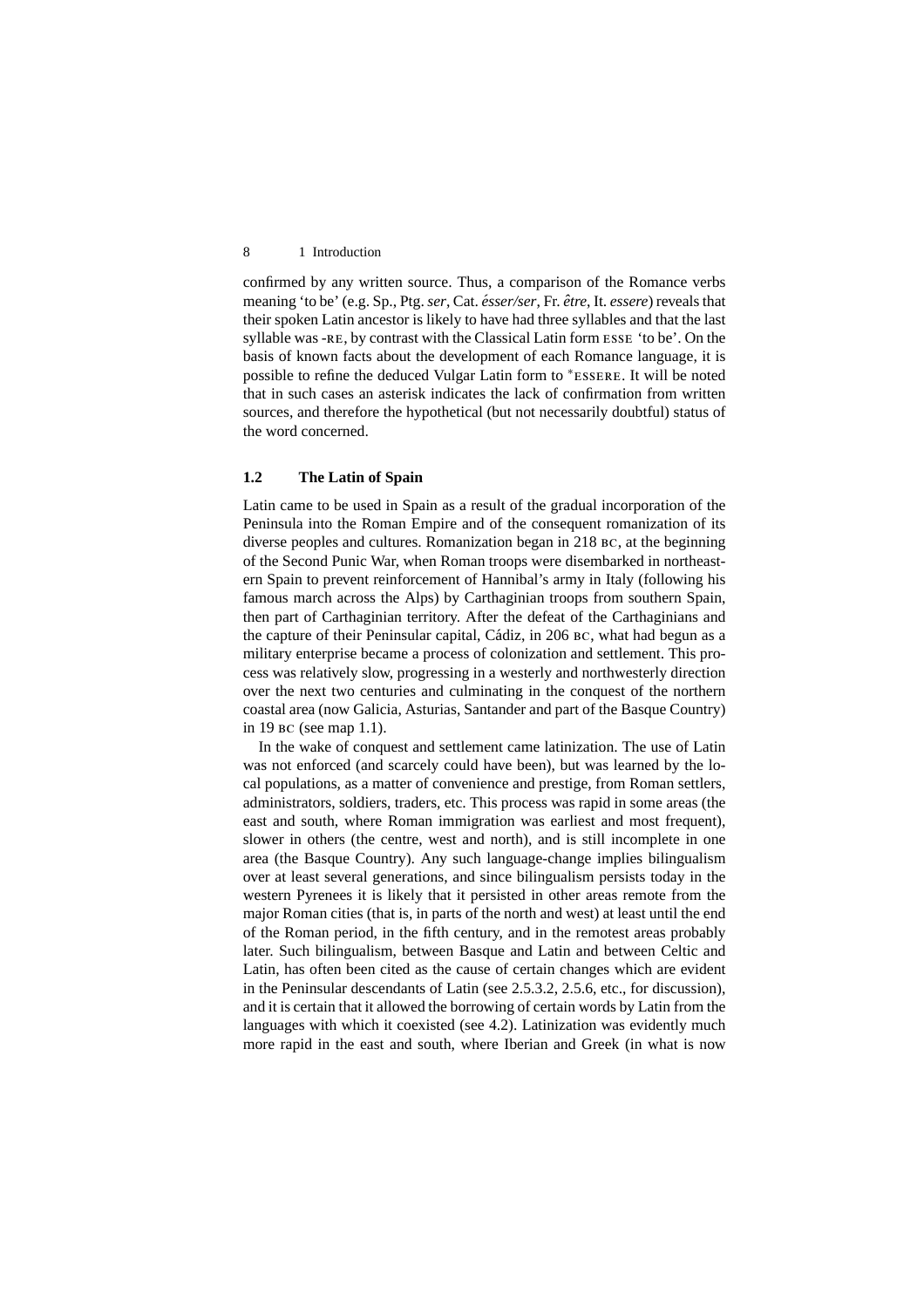

Map 1.1 Roman Spain in the first century AD

Catalonia and Valencia) and Tartessian (in Andalusia and southern Portugal) appear to have been displaced entirely by Latin by the first century  $AD$  at the latest.

The pace of latinization is probably correlated with geographical distance from the 'educated standard' of the 'average' Latin spoken at any given date. The factors which encouraged rapid latinization (close contact with central Italy, urbanization, good road communications, the consequent fostering of trade, etc.) are the same factors which encouraged the use of forms of Latin which were closer to the prestigious end of the sociolinguistic spectrum (see 1.1). It is therefore likely that the 'average' Latin spoken by people in the remoter, less developed, parts of the Peninsula was considerably further from the prestige norm (that of upper-class Rome) than was the speech of the eastern and southern cities. This factor is particularly relevant to the history of Spanish, since Spanish has its geographical roots in what is now the northern part of the province of Burgos, an area of the northern meseta which was remote from the centres of economic activity and cultural prestige in Roman Spain, which was latinized fairly late, and where the Latin spoken must consequently have been particularly remote from the prestige norm (that is, particularly 'incorrect') at the time of the Roman collapse. With the end of the Roman state came the effective removal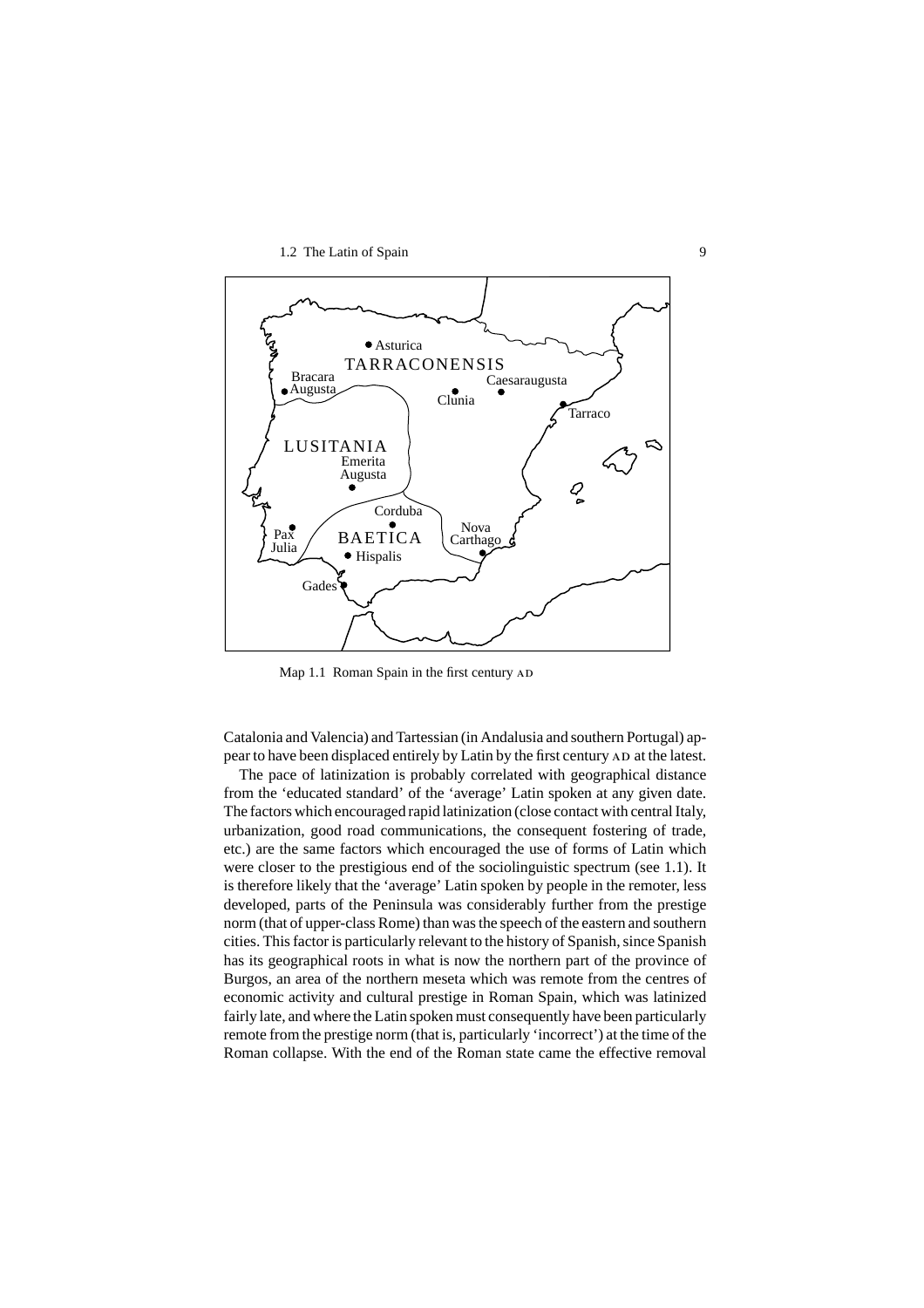of the linguistic model towards which, however distantly and ineffectually, speakers strove to adhere, so that any 'incorrect' features of local speech were likely to be perpetuated (unless challenged by some other prestige model, which was not to be the case in the Burgos area). Spanish has often been described as a rather idiosyncratic form of Peninsular Romance (even of Romance *tout court*), a view associated with Menéndez Pidal (1964a: 472–88) and developed in Penny (2000). Such linguistic idiosyncrasy can plausibly be accounted for in part by the conditions under which the northern meseta was latinized.

It is also appropriate to consider here the ways in which the Latin spoken in Spain differed from that spoken in other provinces. Such a consideration must not assume that the Latin of Spain was in any sense uniform; we have just seen that it was probably far from uniform. But it is at least arguable that there are some characteristics shared by all or most of the surviving varieties of Peninsular Romance (and which therefore belonged to the Latin spoken in most if not all of the Peninsula), which may be contrasted with the corresponding features of Gallo-Romance, Italo-Romance, etc. The characteristics which have been assigned to the Latin of Spain, at different times by different scholars, are its archaism, its conservatism and its Osco-Umbrian dialectalism. Paradoxically, there are a number of features which allow the Latin of Spain to be described as innovatory. Each of these characteristics will be considered in turn.

### *1.2.1 Archaism*

The early date at which the latinization of Spain began (the end of the third century bc) implies that the Latin carried to Spain by the earliest soldiers, traders and migrants represents an earlier phase in the development of Latin than that represented by the language carried to other areas. For example, the latinization of northern Italy and southern Gaul begins in the second century bc, at a time when all of Spain but the northwest was under Roman rule, while the latinization of the rest of Gaul does not begin until the first century  $BC$ , and that of Dacia (approximately modern Romania) does not begin until the second century AD. On the hypothesis that colonized areas often retain features of speech which are abandoned in the parent-state (a hypothesis which finds some support in the history of English and Spanish in America, as elsewhere), it is predictable that Hispano-Romance will retain some features of third- and second-century bc Latin which were then abandoned in the Latin of Rome and other, more recently latinized, provinces. Such an argument may apply to the widespread appearance in Peninsular speech of bilabial [φ] (corresponding to the spelling  $F$ ; see 2.5.6) rather than its successor, the labiodental [f], which is used in most of the rest of the Romance-speaking world. However, it is in the field of vocabulary that such archaism has been most closely studied. The following expressions are ones whose antecedents appear in pre-Classical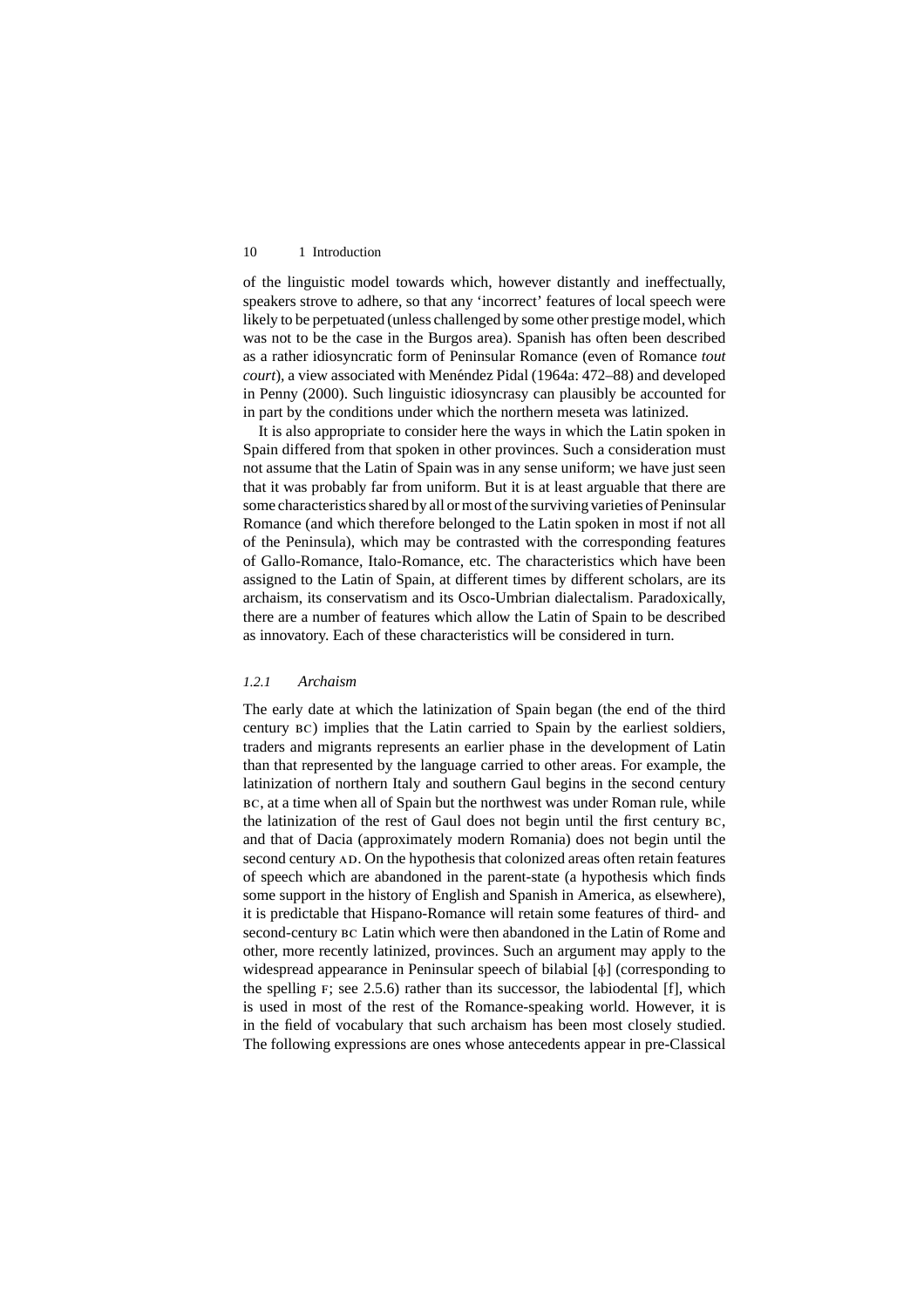writers (Plautus, Ennius, Terence, etc.) but not in the works of those writing in Rome from the first century bc onwards, facts which suggest that the words concerned had fallen out of use there (while continuing in use in the Latin of Spain):

- Sp., Ptg. *cansar* 'to tire' < CAMPSARE 'to bend, to round (a headland)', an early borrowing from Greek not found in literature after the second century BC.
- Sp. *cueva*, Ptg*. cova* 'cave' *<* the pre-Classical adjective cova 'hollow', by contrast with CL cava 'id.', whence Fr. *cave* 'cellar', etc.
- Sp. *cuyo, -a, Ptg. <i>cujo, -a* 'whose'  $\lt$  cū<sub>IUS</sub>, -A, -UM '-id.', a form already obsolescent in the first century bc.
- Sp. *(a)demás*, Ptg. *demais* 'besides' < DEMAGIS, not found in writing after the second century bc.
- Sp. *hablar*, Ptg. *falar* 'to speak' < pre-Classical FABULARI 'to converse'.
- Sp., Ptg. *querer* 'to wish' probably reflects the pre-Classical sense of quaerere 'to wish', found in Terence (early second century bc), but whose sense later became 'to seek'.

# *1.2.2 Conservatism*

Conservatism cannot be sharply distinguished from archaism, since both terms refer to the retention of forms which elsewhere disappear. What is meant by the conservatism of the Latin of Spain is the retention of forms which appear in Classical Latin (and which were presumably once current in the spoken Latin of many areas besides Spain) by contrast with their eventual rejection in those areas which formed the cultural centre of the late Roman Empire (central and northern Italy and Gaul). Thus, the Latin numerals  $QUADRAGINTA$ ... $N\overline{O}NAGINTA$ 'forty... ninety', retain the stress on the penultimate vowel  $\check{\tau}$  (later  $>$  /e/) in their Spanish and Portuguese descendants: *cuarenta*∼*quarenta . . . noventa* (see 3.6.1), whereas in other Romance areas a stress-shift to the preceding syllable produced forms with tonic /a/: Fr. *quarante*, It. *cinquanta*, etc. But it is again in vocabulary that most evidence of conservatism is forthcoming; in the following cases, Spanish (together usually with Portuguese) retains a form which is normal in Classical Latin but which, if it appears outside the Peninsula, appears only in similarly 'remote' areas (e.g. the Alpine area, southern Italy, Sicily, Sardinia, Romania):

- Sp. *arena*, Ptg. *areia*, Rom. *arină* 'sand' < CL ARĒNA 'id.' (cf. Fr. *sable*, It. *sabbia*)*.*
- Sp. *ciego*, Ptg. *cego*, Cat. *cec*, C. It. *cieco* 'blind' *<* CL caecu 'id.' (cf. Fr. *aveugle*, N. It. *orbo*)*.*
- OSp., Sard. *cras*, S. It. *crai* 'tomorrow' < CRAS 'id.' (cf. Fr. *demain*, It. *domani*, Rom. *mˆıine*).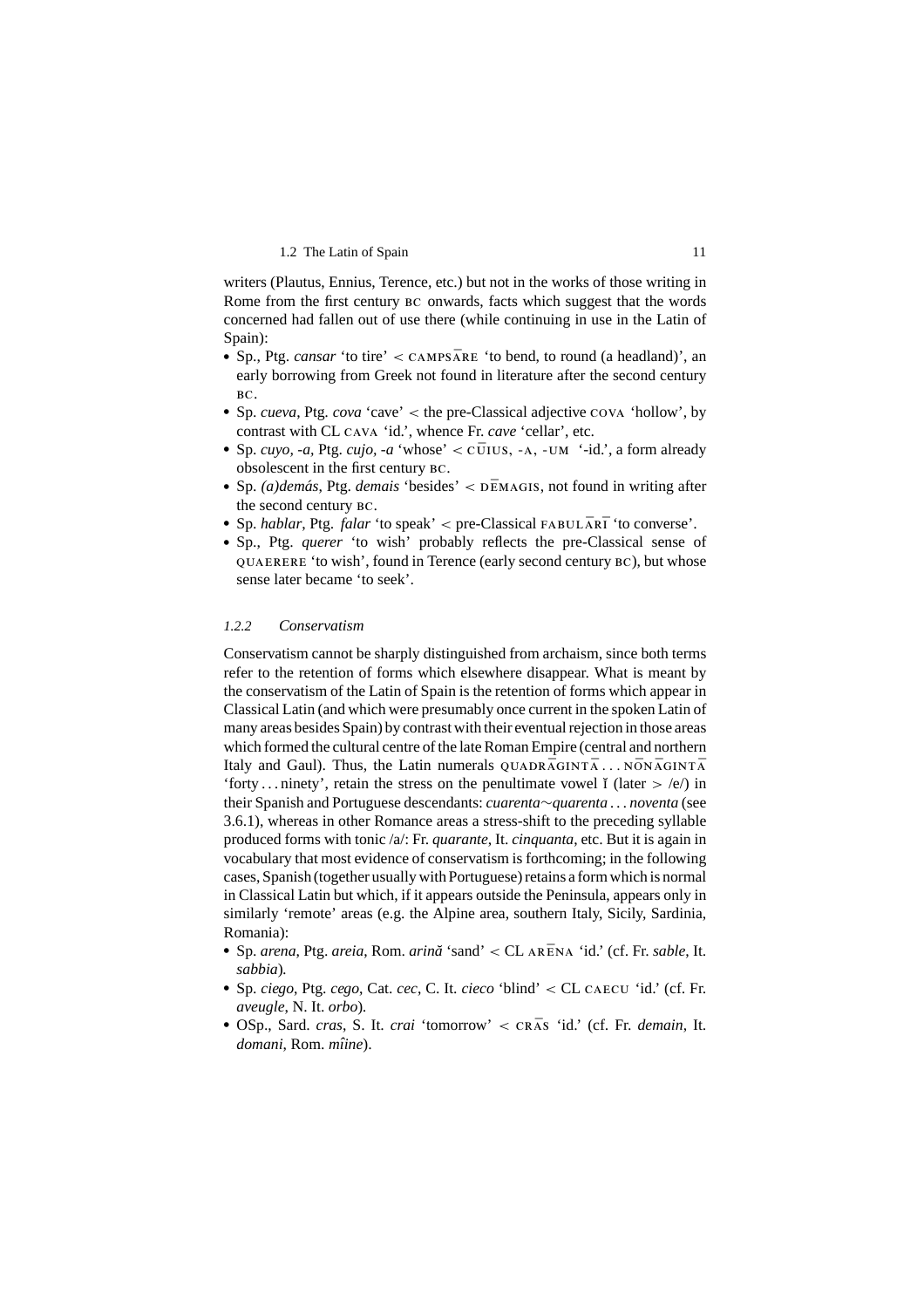- Sp. *hervir*, Ptg. *ferver*, Rom. *fierbe* 'to boil' *<* CL fervere 'id.' (cf. Fr. *bouillir*, It. *bollire*, Cat. *bullir*).
- Sp. *hombro*, Ptg. *ombro*, Rom. *umar˘* 'shoulder' *<* CL umeru 'id.' (cf. Fr. *epaule ´* , It. *spalla*, Cat. *espatlla*).
- Sp., Ptg. *ir*, OSp., OPtg. *imos*, S*.* It., Sic. *immu*, OSp., MPtg. *ides*, Sp., Ptg. *ido*, forms of the verb 'to go' which descend from corresponding forms of CL ¯ire 'id.' (cf. Fr. *aller, allons*, It. *andare, andiamo*, Cat. *anar, anem*, etc.).
- Sp., Ptg. *mesa*, Rom. *masă* 'table < CL MENSA 'id.' (cf. Fr. *table*, It. *tàvola*, Cat. *taula*).
- Sp. *queso*, Ptg. *queijo*, C. It. *cacio*, S. It. *caso*, Rom. *cas*¸ 'cheese' *<* CL caseu ¯ 'id.' (cf. Fr. *fromage*, It. *formaggio*, Cat. *formatge*)*.*
- Sp., Ptg. *rogar*, Rom. *ruga* 'to beg' *<* CL rogare ¯ 'id.' (cf. Fr. *prier*, It. *pregare*, Cat. *pregar*).
- Sp., Ptg. sanar, S. It., Sard. sanare 'to cure' < CL sANARE 'id.' (cf. Fr. *guérir*, It. *guarire*, Cat. *gorir*).
- Sp. *yegua*, Ptg. *egua ´* , Cat. *egua*, Rom. *iapa˘* 'mare' *<* CL equa 'id.' (cf. Fr. *jument*, It. *cavalla*).

It can be seen from these examples that there is a correlation between those varieties of Romance which preserve older forms and those which are located in peripheral parts of the Romance-speaking area, that is, those that were remotest from the trend-setting centres of the late Roman period. However, this correlation is not solely evident in the preservation and distribution of forms which also appear in Classical Latin. It is also evident in the distribution of Vulgar Latin innovations, where earlier innovations are typically found in peripheral regions and later innovations are observable in the central territories of Romance-speaking Europe. This distribution can be seen in the Vulgar Latin replacements of the synthetic forms of the comparative adjective (see 3.3.2), where the earlier innovation MAGIS (+ adj.) is preserved in Sp. *más*, Ptg. *mais*, Cat. *mes*, Rom. *mai*, by contrast with the later type PLUS (+ adj.) seen in Fr. *plus*, It. *piu`*. In vocabulary, this pattern is frequently repeated; e.g.:

- Sp. *hallar*, Ptg. *achar*, S. It. *acchiare*, Rom. *afla* 'to find' < AFFLARE 'to breathe out' (see 5.3.1) (cf. Fr. *trouver*, It. *trovare*, Cat. *trobar* < \*TROPARE).
- Sp. *hermoso*, Ptg. *formoso*, Rom. *frumos* 'beautiful' < FORMOSU 'shapely'  $(cf. Fr. *beau*, *bel*, It. *bello* < *BELLU*).$
- Sp. *pajaro ´* , Ptg. *passaro ´* , Rom. *pasere* 'bird' *<* VL passar (CL passer) 'sparrow' (cf. Fr. *oiseau*, It. *ucello*, Cat. *aucell* < AVICELLU).

For further details, see Rohlfs (1960).

# *1.2.3 Dialectalism*

At the time that the latinization of Spain began, at the end of the third century bc, Latin was far from having ousted its Italic competitors (Oscan, Umbrian, etc.)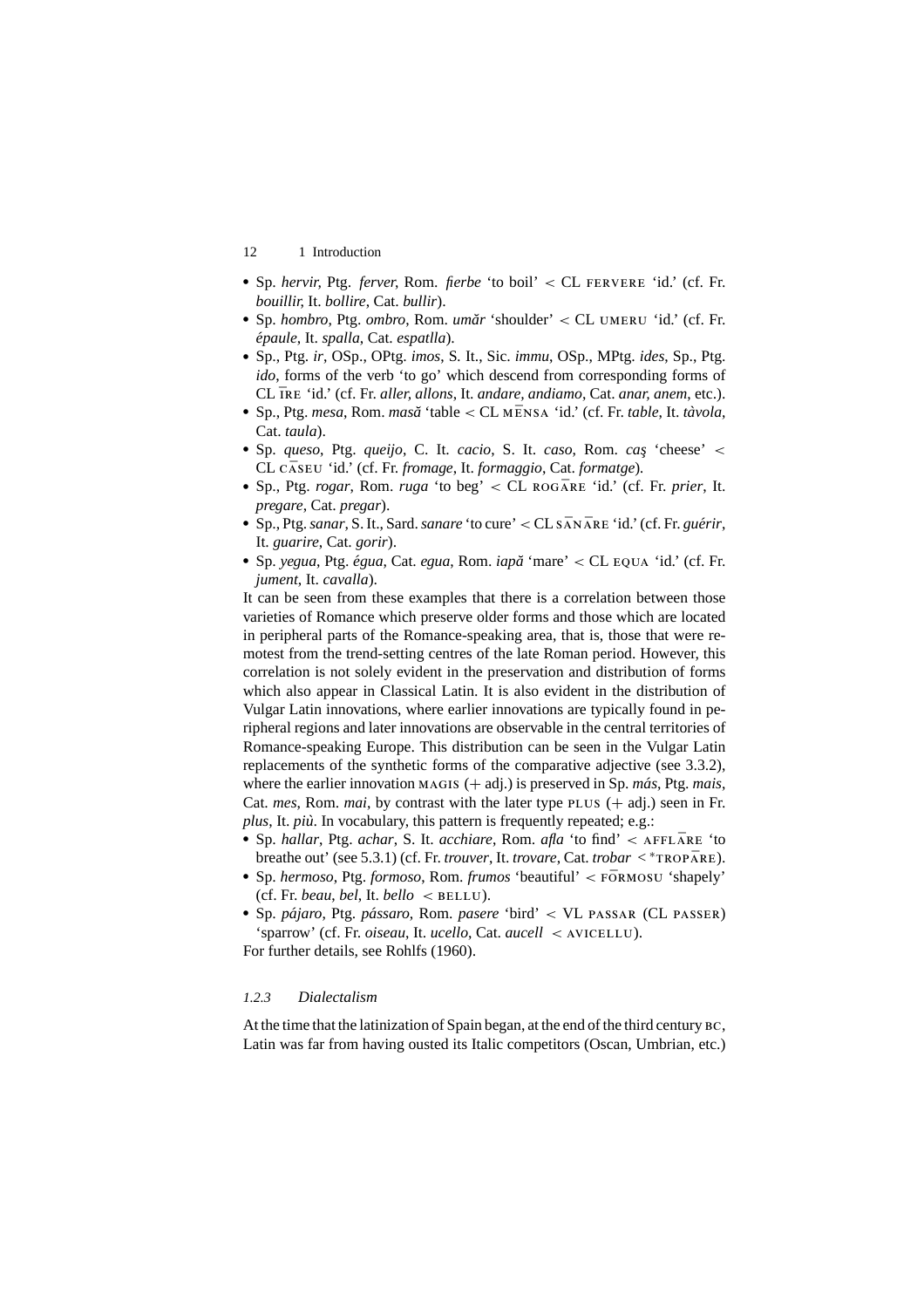from central and southern Italy; there is evidence of the use of Oscan until at least the first century  $AD$  (see 1.1). And since it seems likely that many Roman soldiers and settlers who came to Spain were drawn from areas of Italy where Latin was spoken bilingually with Oscan or Umbrian, it has been claimed that the Latin of such speakers was likely to have contained non-standard features resulting from this bilingual contact. A detailed case of this kind can be seen in Menéndez Pidal (1960), where phonological changes such as  $MB$   $>$  /m/ (see 2.5.3.2) and -LL-, -NN-, -RR-  $> /A/$ ,  $/$ n/,  $/$ r/ (see 2.5.3.2.9) are assigned to this origin. Similarly, the tonic vowels of the ancestors of *nudo* 'knot', *octubre* 'October' and *cierzo* 'north wind' have sometimes been explained on the basis of interference between Latin NODU, OCTOBER and CIRCIU and cognate Oscan or Umbrian forms with tonic  $\bar{U}$  and  $\bar{E}$  (namely hybrid \*N $\bar{U}DU$ , \*OCT $\bar{U}BER$ , \*CERCIU), an interference which did not arise outside southern Italy and Spain (cf. NoDU > Fr. *noeud*). The distribution of forms cognate with Sp. *dejar* 'to leave' (Ptg., Cat. *deixar*, Gasc. *decha`*, Sic. *dassari*, S. It. *dassare*, OSard. *dassare*), by contrast with descendants of LAXARE (OSp. *lexar*, Fr. *laisser*, It. *lasciare*) has sometimes been explained on the basis of a dialectal Latin form  $*_{\text{DAX}}$   $\bar{A}$  RE, whose D- would be due to interference from Oscan. A similar distribution of the meaning 'to arrive' associated with descendants of  $PLIC\bar{A}RE$ (CL 'to fold'), such as Sp. *llegar*, by contrast with those Romance forms which retain the Latin sense (e.g. Fr. *plier*, It. *plegare*, as also Sp. semi-learned *plegar*), is also cited as a case of the dialectal nature of the Latin of Spain. However, it cannot be said that there is general agreement on the origin of any of the instances of putative Osco-Umbrian influence so far adduced.

#### *1.2.4 Innovation*

Despite the general characterization of Hispanic Latin as archaic and conservative, there are a number of features displayed by its descendants which reveal innovatory changes which were evidently limited to the Peninsula. Among these innovations can be counted the total merger of the Latin second and third verbal conjugations (see 3.7.6), so that infinitives like  $\overline{DE}$  b  $\overline{E}$  and vendered  $\overline{E}$  , originally distinct, became identical in type (Sp. *deber*, *vender*, Ptg. *dever*, *vender*), rather than remaining separate as they do in other varieties of Romance (e.g. Fr. *devoir*, *vendre*).

Some Hispanic innovations consist of new cases of word-formation, as in:

- CIBU 'food'  $\rightarrow$  CIBĀRIA > *cibera* '(animal) feed, etc.', now only in rural use.<br>
 CIBU 'food'  $\rightarrow$  CIBĀTA > *cebada* OSp. 'feed', later 'barley'.<br>
 AMĀRU 'bitter'  $\rightarrow$  AMĀRELLU 'yellowish' > *amarillo* 'yellow'.<br>
•
- 
- 
- coin, unit of weight'.
- CATENA 'chain'  $\rightarrow$  CATENĀTU 'chained'  $>$  *candado* 'padlock'.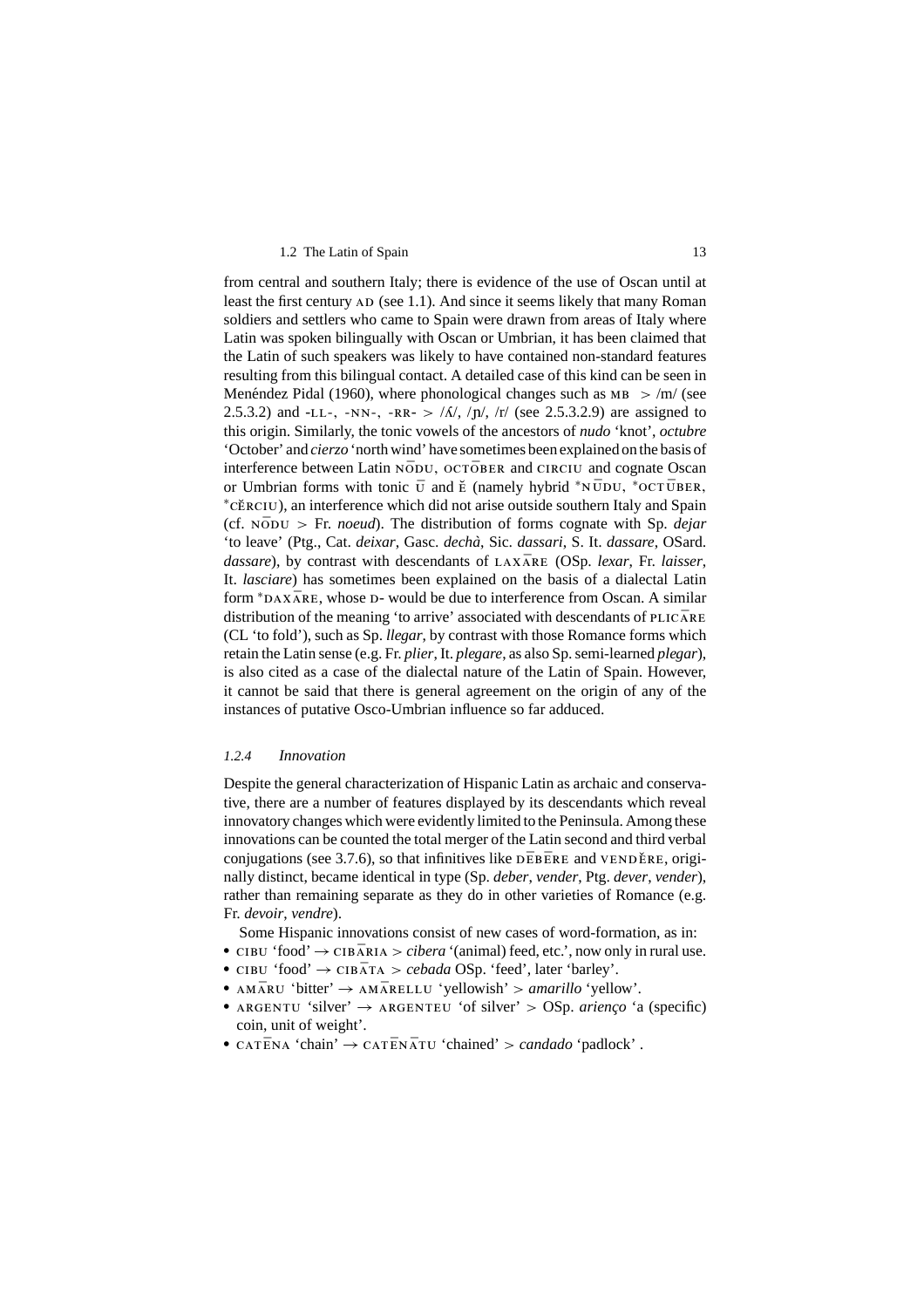### 14 1 Introduction

- 
- CENTENI 'hundredfold'  $\rightarrow$  CENTENU 'rye' > centeno 'id.'.<br>
 COLUMNA 'column'  $\rightarrow$  COLUMELLU 'canine (tooth)' > colmillo 'id.'.<br>
 FŌRMO 'shape, mould'  $\rightarrow$  FŌRMĀCEU 'mud-brick wall' > hormazo 'id.'.
- now antiquated.
- PĀCĀRE 'to pacify'  $\rightarrow$  ADPĀCĀRE 'to extinguish'  $>$  *apagar* 'id.'.

On other occasions the innovation consists of a change of meaning which is peculiar to the Latin of Spain and its descendants:

- CAPTARE 'to seize'  $>$  *catar* 'to look'.
- FRATRE GERMANU 'true brother (i.e. one who shares both parents)' >  $GERMANU'brother' > hermano'id'; thus also  $GERMANA > hermana'$  sister'.$

Other innovations of course include the borrowing of words from the pre-Roman languages of the Peninsula (see 4.2).

## **1.3 Conquest and Reconquest**

### *1.3.1 The Visigoths*

From the fifth to the early eighth century, Spain was controlled by a Visigothic monarchy and aristocracy. The Visigoths had forced an entry into the Roman Empire in the late fourth century and following their sack of Rome in 410 established (as *foederati*), a semi-autonomous kingdom in southwestern Gaul, with their capital at Toulouse. While remaining subjects of the Roman state, they expanded their territory to include much of the Peninsula, which, together with their lands north of the Pyrenees, became an independent kingdom on the collapse of Roman administration in the west (see map 1.2). Expulsion from most of Gaul by the Franks (early sixth century) was followed by the successful absorption (completed in AD 585) of the Swabian kingdom of the northwest (in modern terms, Galicia, northern Portugal, and the provinces of Asturias and Leon), and by the eventual expulsion (in the early seventh century) of the Byzantine forces who dominated parts of eastern and southern Spain on behalf of the Eastern Roman Emperor.

The Visigoths were partly romanized before their entry into the Peninsula and it is likely that from the first they spoke Latin, bilingually with their East Germanic vernacular. The latter never achieved the status of written language in Spain and Latin continued to be the language of culture and administration throughout the Visigothic period. The influence exercised by Visigothic upon the Latin of Spain was therefore small. Apart from a number of lexical loans (see 4.5), such influence is limited to a few morphological features:

• The introduction of a new noun-declension type in nominative  $-\bar{A}$ , oblique - $\bar{A}NE$  (plur. - $\bar{A}NES$ ), alongside the three types already existing in late spoken Latin (see 3.2.3). This pattern was mostly restricted to personal names of Germanic origin (e.g. OSp. *Froilán* < FROILANE, beside *Fruela* < FROILA,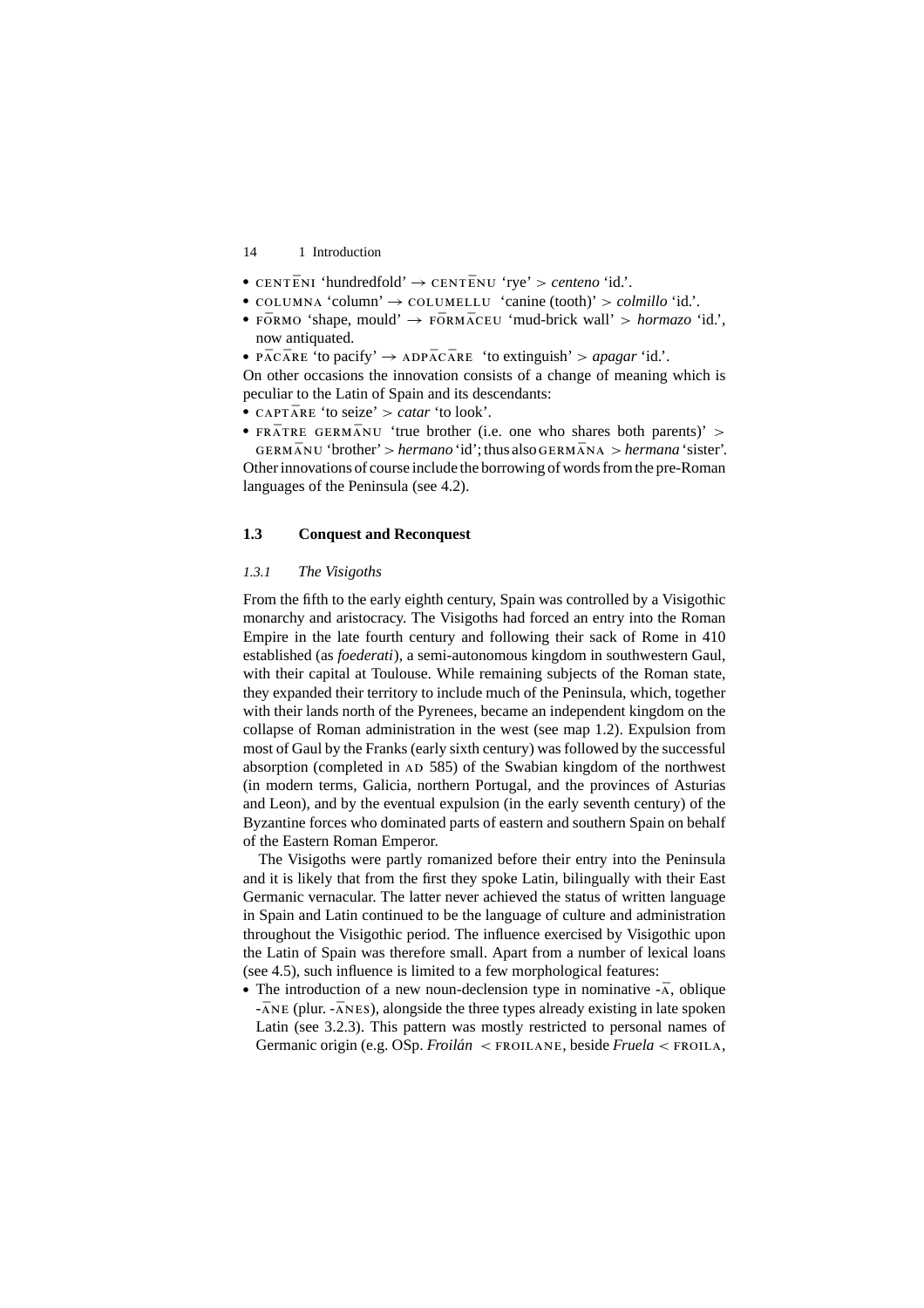

Map 1.2 The Visigothic kingdom in AD 476 and AD 526

both names applied to the same Visigothic monarch), but was occasionally applied to common nouns (usually personal, usually borrowed from Germanic). In one instance, Spanish shows descendants of both the nominative and oblique forms of this paradigm: *guardia* 'guard, policeman' < WARDJA 'guard(sman)', *guardián* 'guardian' < \*WARDJANE 'id.'.

 The introduction of the suffix *engo* ( *<* Gmc. -ing), for deriving adjectives from nouns. This suffix has always been of low productivity and is found in: *abadengo* 'belonging to an abbey', *realengo* 'belonging to the Crown', and, now substantivized, *abolengo* 'ancestry' (originally 'pertaining to one's ancestors').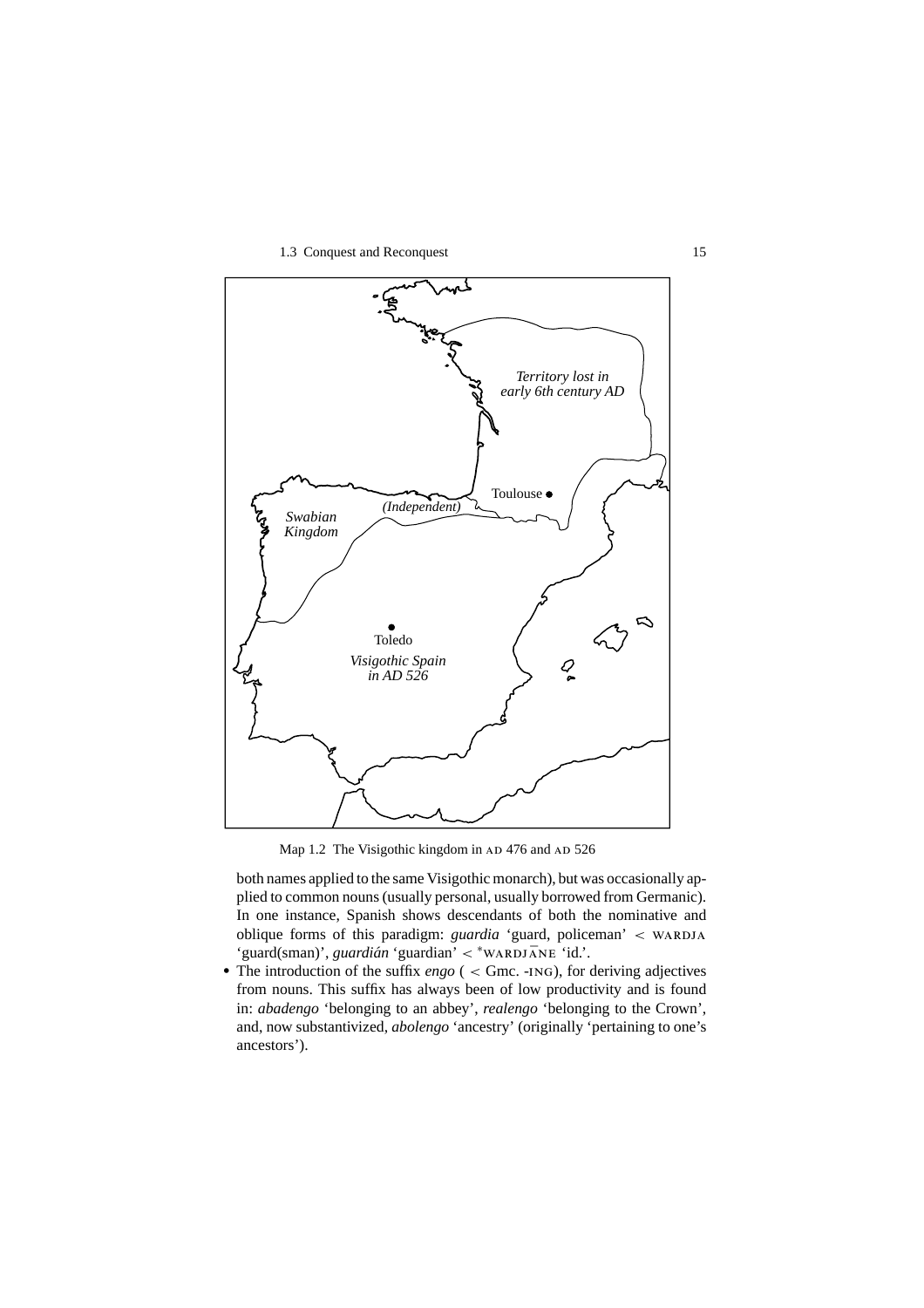The possible introduction of the suffix -*ez, -oz,* etc., found in names which were once patronymic and are now surnames (e.g. *Rodríguez, Fernández, Muñoz*). The genitive of the latinized form of certain Germanic names in -IKS, e.g. RODERĪCĪ '(son) of Roderick', may explain certain patronymics  $(e.g., \text{RODER} \bar{c} \bar{c} \bar{c} \text{ } > \text{Rodriz} > \text{Ruiz}).$  By comparison with the short form of the corresponding given name (e.g. *Ruy*), it was possible to extract an element -*z* with patronymic value, which could then be applied to other given names,  $i$ ncluding their 'full' forms:  $Rodrigo \rightarrow Rodriguez$ ,  $Fernando \rightarrow Fernández$ , etc.

The ruling Visigothic group constituted a small fraction of the total population of the Peninsula, and despite their political supremacy, they sooner or later abandoned bilingualism and their speech became entirely assimilated to that of their subjects, who were not only numerically superior but, even in these 'Dark Ages', enjoyed a culture which was more prestigious than that of their rulers. Throughout this period, the large majority continued to speak Latin, no doubt with considerable and increasing variation between one locality and another.

It was probably this divorce between political power and cultural prestige which allowed centrifugal, linguistically diversifying, forces to gain the upper hand over centralizing and linguistically unifying forces. Despite the fact that the Visigoths eventually ruled the whole Peninsula, they presided over a period in which diatopic variation of speech was increased rather than diminished. However, there is one political event of this period which was to have great linguistic significance at a later date: the establishment of Toledo as the centre of government. For the first time in Peninsular history, the seat of political power was situated in the central meseta and, after the collapse of Visigothic Spain and the Moorish conquest of the early eighth century, Toledo therefore assumed great symbolic importance to the northern Christians, who to some extent saw their mission as the reestablishment of Christian Visigothic Spain. The fact that Toledo fell (in 1085) to Castilian reconquerors endowed Castilian speech with a prestige it might otherwise not have enjoyed, and can therefore be seen as an important factor in the rise of Castilian to national status (see 1.4).

### *1.3.2 Moors and Christians*

The Islamic invasion of 711 had enormous linguistic consequences. It was not merely that it brought Hispanic Latin and its successors into contact with the language of a culture which was soon to be more developed and prestigious than that of Christian Europe, thereby creating the conditions for substantial lexicaland semantic borrowing from Arabic (see 4.6, 5.1.5), for the modification of the syntax and phraseology of Hispano-Romance (see Galmés 1956; also Lapesa 1980: 156–7 for the Arabic origin of phrases like *que Dios guarde/que Dios mantenga, si Dios quiere, Dios le ampare, bendita sea la madre que te*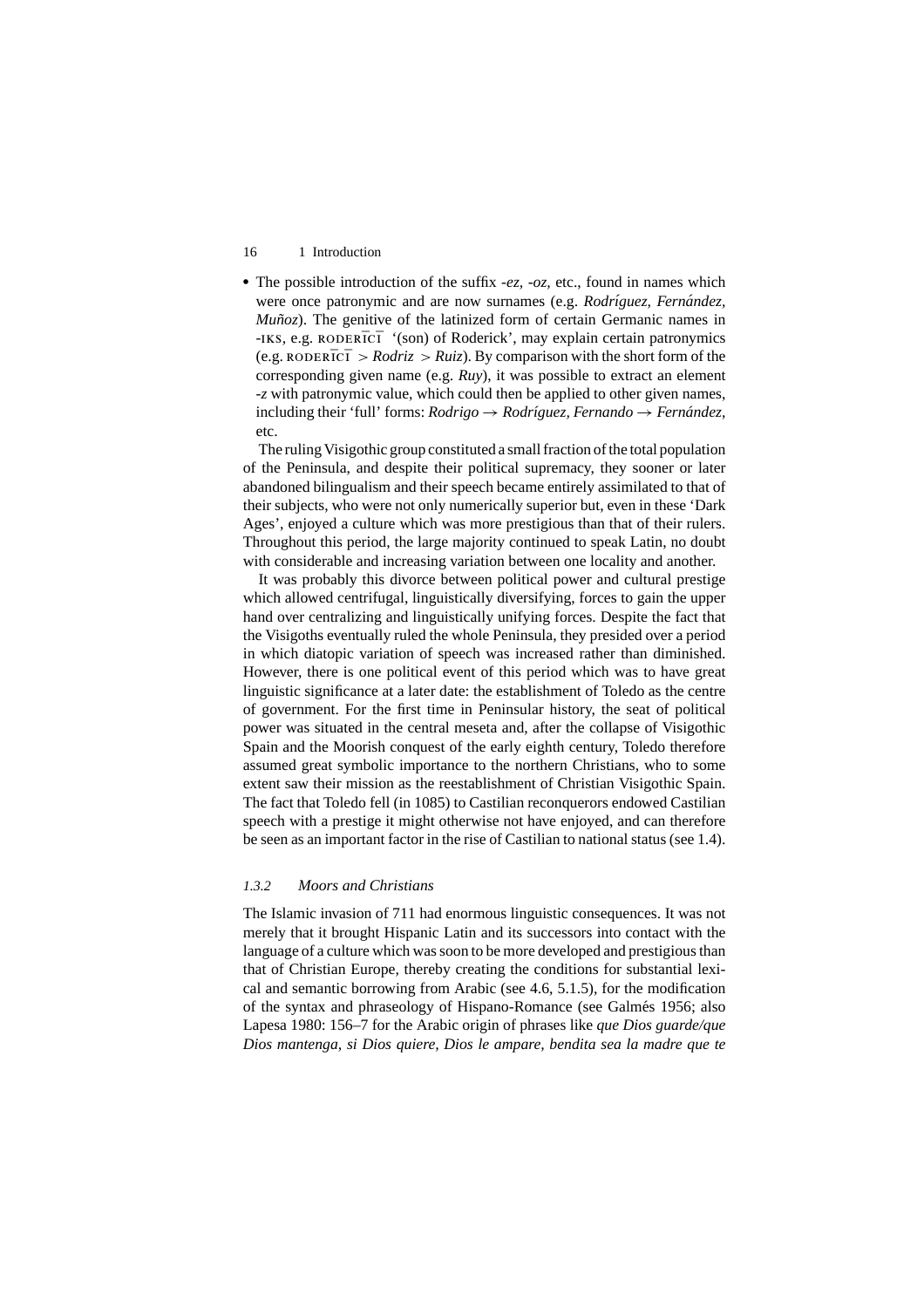

Map 1.3 Spain in the late eighth century AD

*parió*, etc.), and for occasional morphological borrowing (e.g. the suffix -*í*; see 4.14.2.1). The linguistic effects of the Moorish conquest were even more profound, since the dialectal map of Spain was entirely changed, and importance was given to varieties of Romance which, in the absence of this political upheaval, would have remained insignificant and peripheral. The reason is, of course, that the Moorish armies failed to conquer the entire Peninsula. Between 711 and 718 they established control over approximately three-quarters of its territory, but allowed the survival of Christian nuclei in the extreme north and northwest (see map 1.3). These were precisely the areas which had been remotest from standardizing influences during the Roman period and from such linguistic levelling processes as obtained during the period of Visigothic rule. It can therefore be argued that they were the areas of the Peninsula where speech was most distant from the 'norm' of eighth-century Hispano-Romance speech. This was no doubt particularly so in the case of Cantabria (modern Santander, northern Burgos and adjacent areas), the southern part of which is the area where Castilian has its origins and which was especially resistant to Roman and Visigothic rule and whose language in the eighth century is likely to have been particularly 'abnormal'. (It is recognized that there can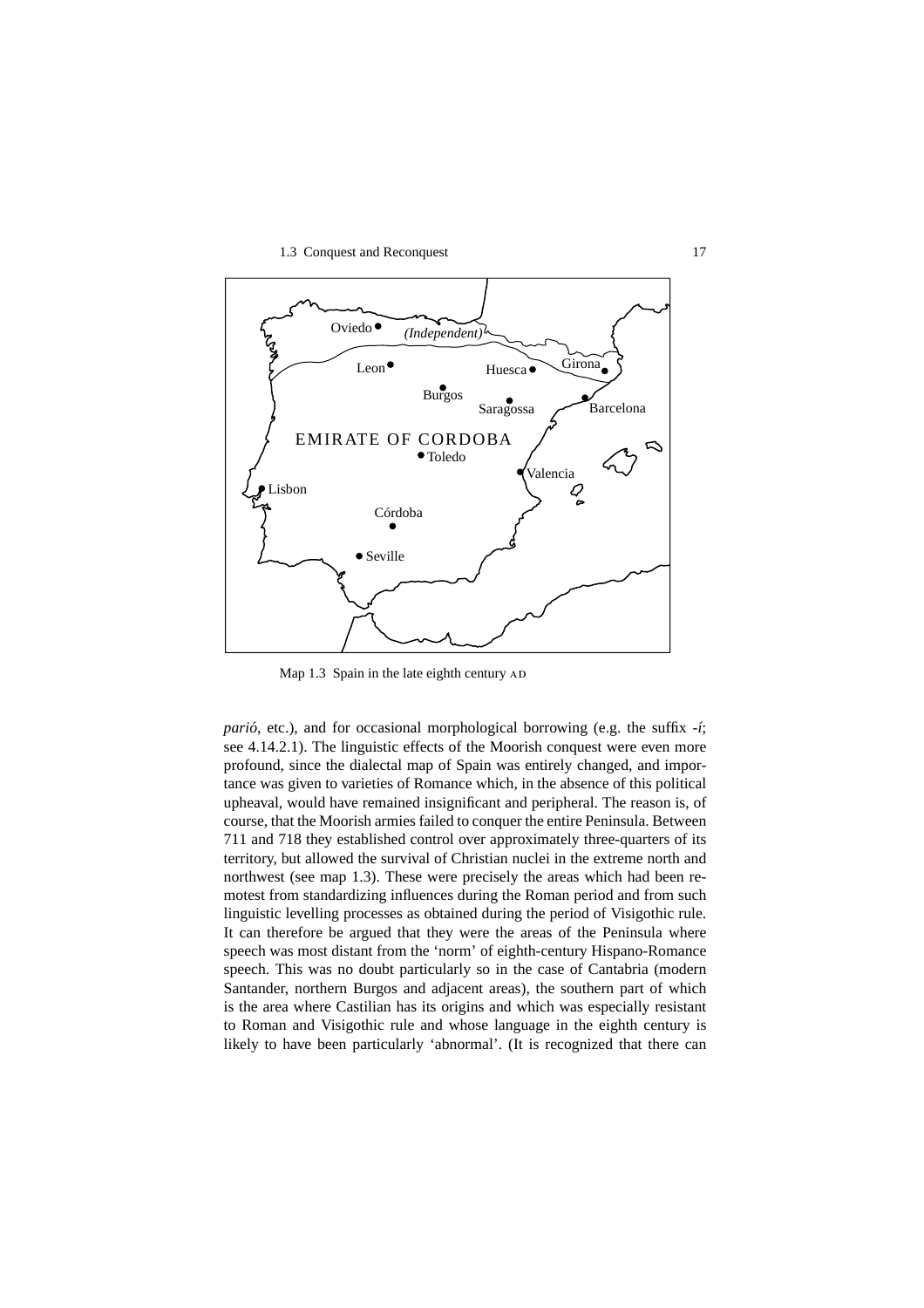have been no single accepted prestige-norm for speakers of eighth-century Hispano-Romance, and the term 'norm' here is a means of referring to those linguistic features which were common to most varieties of Hispano-Romance speech.)

The linguistic effects of the Christian Reconquest of the Peninsula are similarly great. Features of Hispano-Romance speech which had hitherto belonged to geographically peripheral and linguistically unusual varieties are extended southwards at the expense of those features which one can presume were previously the most prestigious and the most similar to those of the Romance spoken outside the Peninsula. And among these peripheral features of Hispano-Romance, it was those belonging to the most 'abnormal' variety, namely Castilian, which were to achieve the greatest territorial and cultural spread. At first typical only of the speech of the Burgos area of southern Cantabria, Castilian linguistic characteristics were carried south, southeast and southwest, in part by movement of population, as Castilians settled in reconquered territories, and in part by the adoption of Castilian features by those whose speech was originally different. The creation of the kingdom of Castile in 1035 no doubt sharpened awareness of the separate identity of Castilian speech and the capture of Toledo in 1085 (by Alfonso VI, king of both Castile and Leon) has already been noted as having considerable linguistic significance, by reason of the prestige that this success afforded to Castile and to Castilian speech (see map 1.4).

After what proved to be temporary setbacks at the hands of Almoravid and Almohad reformers of Islamic Spain in the late eleventh and twelfth centuries, the Castilian advance continued with the capture of the major cities of northern and western Andalusia (Córdoba 1236, Jaén 1246, Seville 1248, Cádiz 1250) and with control over the kingdom of Murcia (1244). By the mid-thirteenth century, then, Castile had expanded to comprise something over half of the Peninsular territory and Castilian speech was on the way to displacing its competitors, Arabic and Mozarabic, the latter term indicating those varieties of Hispano-Romance which had continued to be widely spoken in Islamic and ex-Islamic Spain. The contact between Castilian and Mozarabic produced some effects upon Castilian, largely restricted to borrowing of Mozarabic vocabulary (see 4.7), but perhaps including the development of the sibilant consonants in Andalusian (and, later, American) varieties of Castilian (see 2.6.3). However, it is likely that Mozarabic speech was assimilated to Castilian patterns (or was abandoned in favour of Castilian speech) during the thirteenth and fourteenth centuries. (For further discussion, see Penny 2000: 75–80.)

Between the mid thirteenth century and the end of the fifteenth, Islamic Spain consisted only of the mountainous southeastern parts of Andalusia, namely the kingdom of Granada. When this area was captured in 1492 by the Catholic Monarchs, Ferdinand and Isabella, it was largely resettled by speakers of Andalusian varieties of Castilian, so that in the course of six centuries Castilian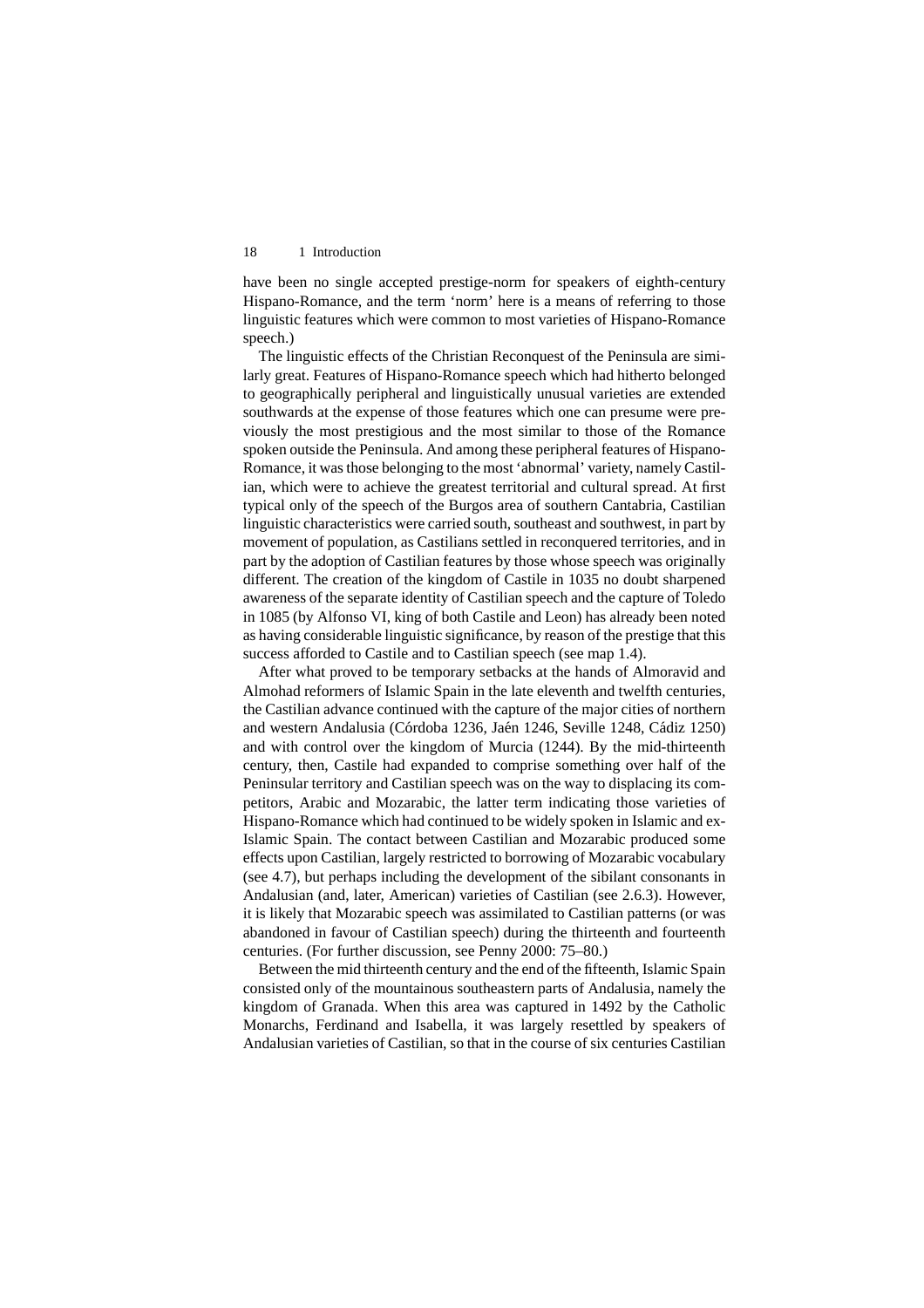

Map 1.4 Spain in AD 1150

had come to occupy a territory stretching from the Cantabrian coast to the Atlantic and the Mediterranean.

However, it should be made clear that Castilian speech characteristics were spread not simply to those central and southern Peninsular territories into which the kingdom of Castile expanded. At the same time as this southward development was taking place, people in neighbouring kingdoms were adopting Castilian manners of speech. In the case of Leon, the westward spread of Castilian features is firmly attested, in literary and non-literary writing, well before the definitive union of Castile and Leon in 1230. Unattested, but presumably no less real, was the northeasterly advance of Castilian at the expense of Basque. Similar encroachment of Castilian features upon Aragonese territory is observable in texts written in Saragossa in the fourteenth and fifteenth centuries, that is, before the union of the crowns of Castile and Aragon in 1479. At this stage, only Galicia and the Catalan-speaking areas (Catalonia, Valencia and the Balearics) remained, for the most part, outside the Castilian sphere of linguistic influence.

The reasons for this lateral spread and imitation of Castilian features lie in the political prestige of Castile, stemming from its increasingly predominant role in the Reconquest, and in the development of its literature (see 1.4), which